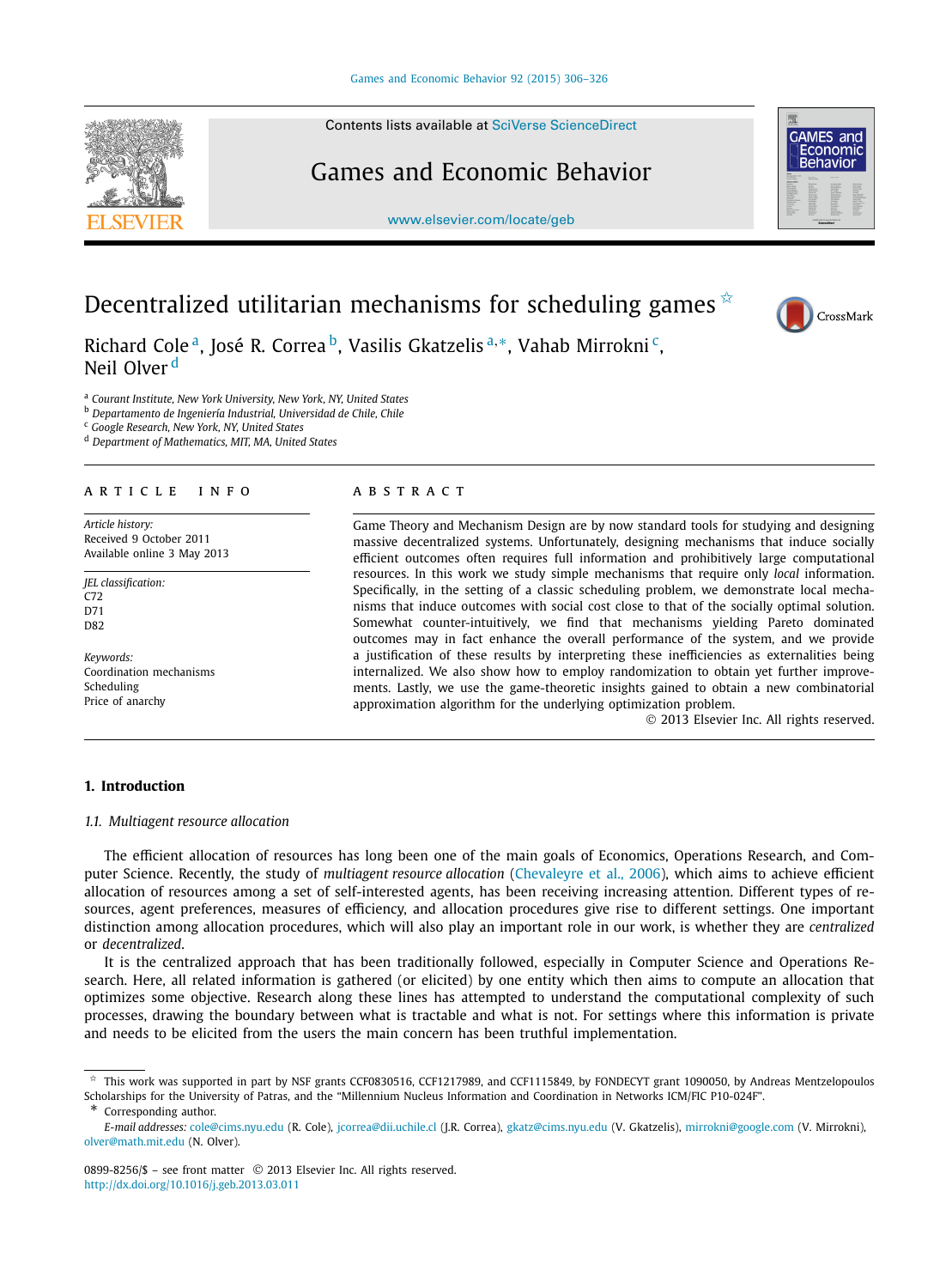On the other hand, as the world becomes increasingly interconnected, a much more (geographically) distributed set of resources has become available, leading to a rising need for decentralized allocation processes. One of the main reasons is that centralized control in such distributed systems, examples of which include the Grid [\(Foster and Kesselman, 1998\)](#page-19-0) and PlanetLab [\(Peterson et al., 2003\)](#page-20-0), severely impacts their scalability. The obvious drawback of decentralization, besides the limited communication among the allocation processes which may lead to inefficient solutions, is that such systems are more prone to strategic manipulation by their users. Our goal in this paper is to measure the inefficiency of the resource allocations that arise as equilibrium points of the induced game and to apply decentralized mechanisms aiming to minimize it.

#### *1.2. Price of anarchy and coordination mechanisms*

Given a game and a social cost function, the *price of anarchy* [\(Koutsoupias and Papadimitriou, 2009\)](#page-20-0) has become a standard way to measure the deterioration due to selfish behavior. The price of anarchy of an instance of a game is simply the worst-case ratio of the social cost at an equilibrium to that at the social optimum. The price of anarchy of a game is then the worst-case value of the price of anarchy over all instances of the game.

The games that arise within large-scale distributed systems like the ones mentioned above can take different forms but it is well known that strategic behavior by the users often leads to significant inefficiencies in the final allocation, i.e., a high price of anarchy. Since there is no centralized "benevolent dictator" to enforce the good behavior of the participating users, incentive design becomes a critical tool for achieving efficiency. To this end, several approaches have been proposed, including some approaches enforcing strategies on a fraction of users as a Stackelberg strategy [\(Bagchi, 1984; Korilis et](#page-19-0) [al., 1997; Roughgarden, 2004; von Stackelberg, 1934\)](#page-19-0) and others using monetary transfers [\(Beckman et al., 1956; Cole et](#page-19-0) [al., 2006; Fleischer et al., 2004; Caragiannis et al., 2010\)](#page-19-0). The primary drawback of these methods is the need for global knowledge of the system: the mechanism itself is still centralized.

To alleviate this problem [Christodoulou, Koutsoupias and Nanavati \(2009\)](#page-19-0) proposed a different approach, which they called *coordination mechanisms*. More specifically, they consider settings where users can choose (part of) which resource they are going to be allocated. A strategy profile then corresponds to an assignment of users to resources and a coordination mechanism aims to provide the incentives that lead to more efficient equilibrium allocations. What makes coordination mechanisms a purely decentralized solution for this setting is that they consist of several independent and decentralized allocation processes, one for each of the available resources. That is, each resource has its own decentralized policy which decides how the resource will be allocated to the users that seek it. These policies eschew any form of monetary side payment and thus the manipulation of the users' incentives is instead achieved only through appropriate regulation of how much of their chosen resource they are allocated. This means that, for example, instead of requiring a player to contribute some form of payment, the policy would choose to provide a less valuable allocation of the resource it controls. We stress again that these policies only consider local information, i.e. the allocation choice is a function only of the users that demand it, thus remaining completely oblivious to the state of the rest of the system.

Given this decentralized regulation of the resource allocation, different coordination mechanisms induce different games, and thus lead to different sets of equilibrium allocations. Even for a fixed set of users and resources, two different coordination mechanisms may yield very different user costs for exactly the same strategy profile. It is these mechanism-specific costs that determine the social cost of a given equilibrium allocation. In evaluating the efficiency of these equilibrium points, one needs a well defined benchmark to compare this social cost against. The definition of the price of anarchy of the induced game would point to the social optimum with respect to these same costs (specific to the mechanism). The price of anarchy of a coordination mechanism is instead defined not as the price of anarchy of the induced game, but as the worstcase ratio of the social cost at an equilibrium to the optimal social cost that could possibly be achieved by the centralized optimization approach. We will sometimes use the synonym *coordination ratio* as a reminder of this distinction.

## *1.3. Machine scheduling*

In this paper, we study methods for the efficient allocation of a type of resource aiming to model machines or servers of some distributed system (such as the Internet) which offer a service that its users need. All the user tasks or jobs need to be scheduled on such machines and competition for these machines may lead to delays in servicing the users' demands. This model of *machine scheduling* [\(Pinedo, 2008\)](#page-20-0) has been extensively studied since the 1950's, and it is generally considered a canonical model for studying settings related to job scheduling and processing.

In this model there are *n* jobs and *m* machines; each job must be assigned to a single machine. The processing time of a job can differ depending on the machine it is executed on; let *pij* denote the processing time of job *j* on machine *i*. Each job can also have an associated weight, which may be interpreted as a measure of importance. A resource allocation for such a problem instance (a *schedule*) consists of an assignment of jobs to machines, and a specification of the order according to which the jobs on each machine will be processed. For any such assignment and ordering, the *completion time* of each job is now determined; if on machine *i* the assigned jobs are in the order  $j_1, \ldots, j_r$ , then the completion time of job  $j_1$  is  $p_{ij_1}$ , the completion time of job  $j_2$  is  $p_{ij_1} + p_{ij_2}$ , and so on.

The most basic model is that of *identical* machines, where the processing time of any job is the same on all of the machines. In the more general model of *related* machines each machine has a speed, and the processing time of a job on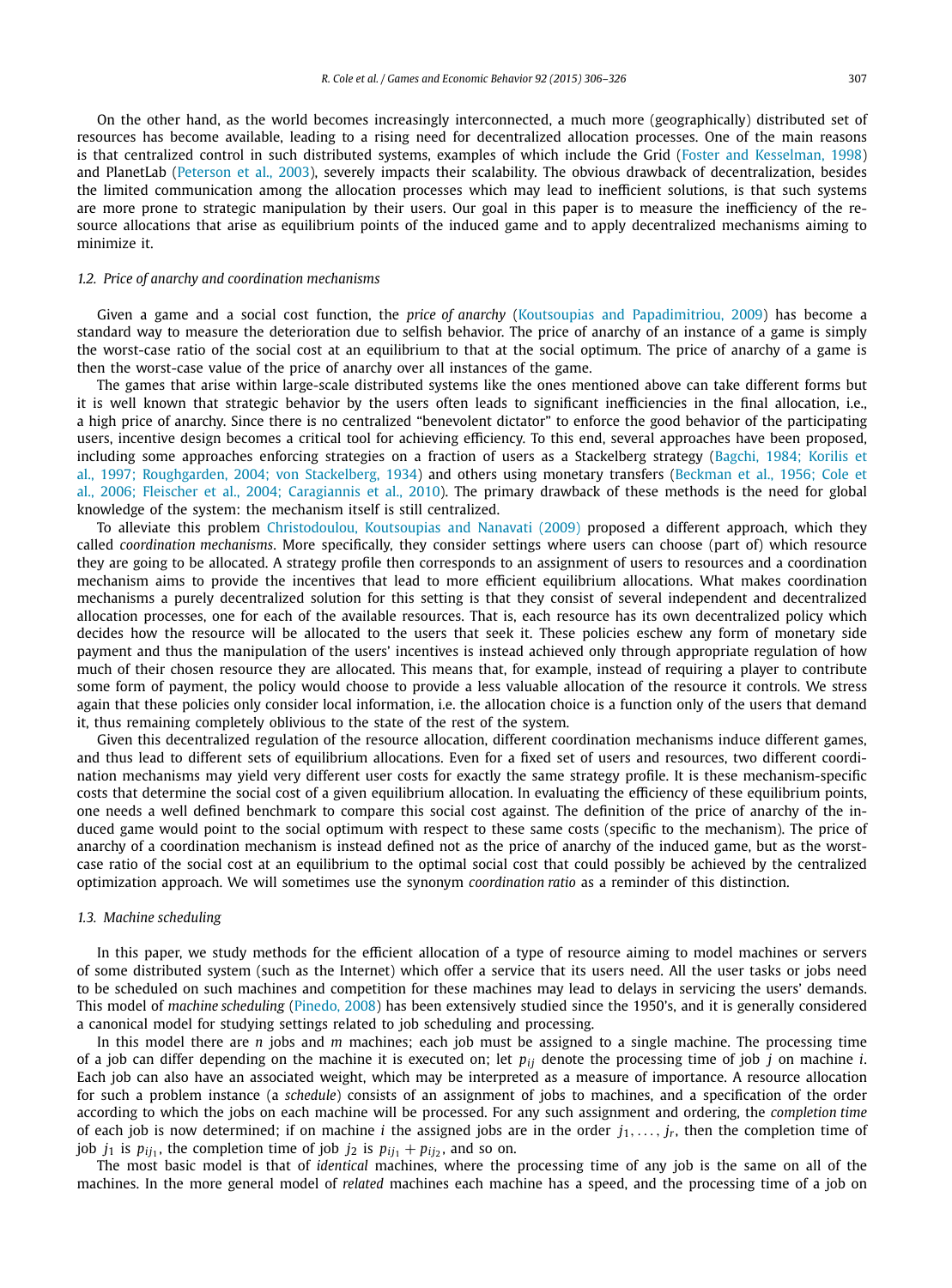a machine is inversely proportional to the speed of that machine. The main scheduling model that we study is *unrelated* machine scheduling in which the processing times are arbitrary, thus capturing all the above models as special cases.

In this work we consider the *scheduling game* that is induced due to the lack of centralized control. Each job is a fully informed player wanting to minimize its individual completion time, and its set of strategies correspond to the set of machines. A job's completion time on a machine depends not only on the strategies chosen by other players (in particular, which other players chose that machine), but also on the order that the jobs are run on the machine<sup>1</sup>; in other words, this is a setting with *externalities*. The cost of a job will be its weighted completion time; its completion time multiplied by its weight. The objective function that research on this setting has mostly focused on is the *makespan*, i.e. the maximum completion time over all jobs, which, for unweighted jobs, corresponds to the egalitarian social cost (see Section [1.5](#page-3-0)). This paper studies the utilitarian social cost instead, i.e. the unweighted or weighted sums of completion times.

A coordination mechanism for this setting is a set of *local policies*, one per machine, specifying how the jobs assigned to that machine are scheduled. We will actually consider the slightly more restrictive class of *strongly local policies*. For such policies the schedule on machine *i* must be a function of only the processing times  $p_{ij}$  and weights  $w_j$  of the jobs assigned to the machine. In contrast, in simply *local policies* the schedule on a machine may in addition depend on the full vector  $\mathbf{p}_i = (p_{1i}, p_{2i}, \ldots, p_{mi})$  of processing times of each job *j* assigned to the machine. This is a somewhat weaker notion of locality, providing the policies with more information about the given problem instance.

#### *1.4. Our results*

We begin by studying Smith's rule, a policy according to which machines process jobs in increasing order of their processing time to weight ratio. This is a natural first candidate to analyze since it is known that, for any given assignment of jobs to machines, this is the policy that minimizes our social cost function [\(Smith, 1956\)](#page-20-0). We prove that the coordination ratio for this policy is exactly 4, improving upon a result by [Correa and Queyranne \(2012\),](#page-19-0) who showed the same bound but for the less general model of restricted related machines (see Section [2\)](#page-4-0). The constant coordination ratio for the weighted sum of completion times is in sharp contrast to the negative results that have been shown for the makespan objective, for which no natural coordination mechanism can achieve a constant coordination ratio [\(Abed and Huang, 2012\)](#page-19-0) (see Section [1.5\)](#page-3-0).

We also show that if we restrict ourselves to deterministic policies which always run jobs one after the other in some order, regardless of how this ordering depends on the weights and processing times of the assigned jobs—then this factor of 4 cannot be improved. We overcome this barrier in two ways; the first is deterministic, and adds artificial delays; the second is randomized, and achieves an even better total welfare.

Among them, the deterministic policy is most naturally described as a *preemptive* one. In our context, preemption really refers to time multiplexing: the machine runs the jobs "in parallel", dividing its processing resources among the active jobs. The preemptive policy that we consider (ProportionalSharing) splits the processing capacity of a machine among its uncompleted jobs in proportion to their weights. This generalizes the EqualSharing policy [\(Dürr and Thang, 2009\)](#page-19-0), which splits the processing capacity equally amongst the jobs; what ProportionalSharing does for the unweighted case. We uncover a close connection of this policy to Smith's rule, allowing us to apply a similar proof strategy, but yielding a significantly improved coordination factor of 2*.*618. This improvement using preemption is somewhat counter-intuitive if one considers the fact that, for any preemptive policy, there is a non-preemptive one that Pareto dominates it for any given assignment of jobs to machines. This result is also in contrast to the makespan case, where even in the unweighted case the EqualSharing policy achieves a coordination ratio of *Θ(m)* [\(Dürr and Thang, 2009\)](#page-19-0), no better than Smith's rule. To make sense of this phenomenon we show that, for a fixed assignment, the cost that each job suffers according to this very natural preemptive policy actually equals the cost that it would suffer if Smith's rule were instead being used, plus the externalities that this job would cause to the jobs that would have been scheduled after it. Each job is therefore forced to *internalize externalities* that it causes to jobs on the same machine, leading to improved incentives. We also show an improved bound of 2*.*5 for the coordination ratio in the unweighted case.

On the other hand, we show that, under some restrictions, no deterministic policy can achieve a factor better than 2*.*166. To break this new barrier we consider a policy we call Rand, in which jobs are randomly (but non-uniformly) ordered, based on their processing time to weight ratio. This randomized policy also forces jobs which have a higher priority according to Smith's rule to suffer delays due to externalities that they cause, again leading to better incentives and even more efficient equilibrium allocations. One of the benefits of randomization is that although the jobs are made to suffer for (part of) their externalities, the schedule that the policy produces is always Pareto efficient. We give a bound of 32*/*15 ≈ 2*.*133 for the coordination ratio of this policy, a significant improvement over ProportionalSharing. In addition, in the case where the weighted sum of processing times is negligible compared to the total cost, our randomized policy has a much better coordination ratio of  $\pi/2$ , which is tight. The proofs here are perhaps the most interesting, involving a connection to the classic *Hilbert matrix*.

We prove all of the upper bound results in a common framework that brings out the structure in the scheduling games we consider. Once the framework has been set up, our proofs become short and elegant, and we anticipate that the approach

 $1$  Actually, we will allow schedules that are more general than just executing the jobs in some order, but this simplifies the discussion for now.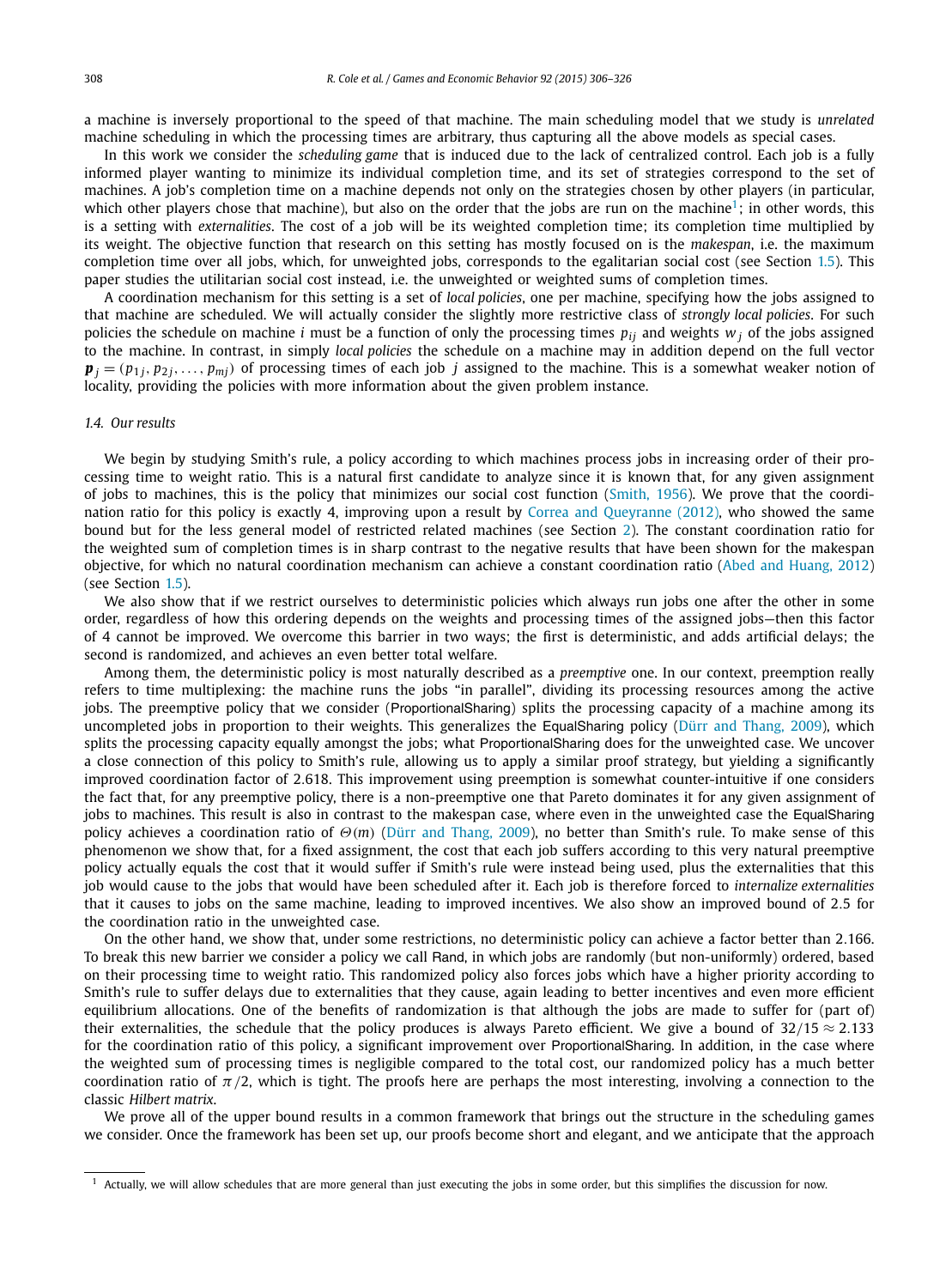<span id="page-3-0"></span>may prove useful elsewhere too. We are able to relate the games induced by each of the policies we consider to certain inner product spaces. Proving upper bounds on the price of anarchy then becomes much simpler, in most cases involving an application of Cauchy–Schwartz and some form of "norm distortion" inequality to relate back to the Smith's rule cost. While we present our proofs for pure strategies and pure Nash equilibria, we observe that all the results can be stated within the smoothness framework of [Roughgarden \(2009\)](#page-20-0) (see Section [2\)](#page-4-0). This implies that all the bounds hold for more general

equilibrium concepts including mixed Nash equilibria and correlated equilibria. The game obtained when using Smith's rule as the policy has a defect: it does not necessarily possess pure Nash equilibria [\(Correa and Queyranne, 2012\)](#page-19-0). Nevertheless, we show that the other policies we consider all induce exact potential games, giving another indication that ProportionalSharing and Rand are very natural policies. In fact, we can use these properties, along with other game-theoretic insights we have gained to give a result for the underlying *centralized* optimization problem.

From a purely centralized optimization perspective, the problem of minimizing the weighted sum of completion times has been extensively studied. The problem is APX-hard [\(Hoogeveen et al., 2001\)](#page-19-0) on unrelated machines, and the current best polynomial time algorithm has an approximation factor of  $\frac{3}{2}$  [\(Sethuraman and Squillante, 1999; Skutella, 2001\)](#page-20-0). All previous constant-factor approximation algorithms are based on rounding linear or convex programs. Complementing all these known non-combinatorial approximation algorithms, we design a new *combinatorial*  $(2 + \epsilon)$ -approximation algorithm for optimizing the weighted sum of completion times on unrelated machines.

In designing our approximation algorithm we take advantage of the fact that the best response dynamics of the induced game are related to local search algorithms. Starting from an initial solution, a local search algorithm iteratively moves to neighboring solutions which improve the global objective. This is based on a neighborhood relation that is defined on the set of solutions. Now, if one considers the strategy profiles of the game induced by the coordination mechanism as solutions, the best response moves of the users in this game implicitly define the set of possible local moves. The speed of convergence and the approximation factor of local search algorithms for scheduling problems have been studied mainly for the makespan objective function [\(Davis and Jaffe, 1981; Even-Dar et al., 2007; Finn and Horowitz, 1979; Ibarra and Kim,](#page-19-0) [1977; Sahni and Cho, 1980; Schuurman and Vredeveld, 2007; Vredeveld, 2002; Aspnes et al., 1997; Azar et al., 1995\)](#page-19-0). Our combinatorial approximation algorithm for the weighted sum of completion times is the first local search algorithm for this problem, and is different from the previously studied algorithms for the makespan objective. The neighborhood implicitly defined by the coordination mechanism at hand is non-trivial and it seems unlikely that such a simple algorithm could be designed without the initial game-theoretic intuition.

#### *1.5. Related work*

Previous work on scheduling games mainly concerned the makespan social cost. One of the first such games to be considered was the one induced by the Makespan policy [\(Koutsoupias and Papadimitriou, 2009\)](#page-20-0), according to which all jobs are released at the same time; each job's completion time is equal to the sum of the processing times of the jobs assigned to its machine. This scheduling game gathered significant attention, eventually leading to a sequence of tight price of anarchy bounds for different machine models [\(Czumaj and Vöcking, 2007; Gairing et al., 2010; Awerbuch et al., 2006\)](#page-19-0). The games induced by Makespan are also known as *load balancing games*. In their paper introducing coordination mechanism design, [Christodoulou, Koutsoupias and Nanavati \(2009\)](#page-19-0) analyzed mechanisms for identical machines using the ShortestFirst and LongestFirst policies, which process jobs in non-decreasing and non-increasing order of their processing times respectively. [Immorlica et al. \(2009\)](#page-19-0) studied these three coordination mechanisms, along with a randomized one which orders jobs randomly in a uniform fashion, for several different machine scheduling models. They surveyed the known results for these settings, uncovering connections of these local policies with greedy and local search algorithms [\(Ibarra and Kim, 1977; Finn](#page-19-0) [and Horowitz, 1979; Sahni and Cho, 1980; Davis and Jaffe, 1981; Aspnes et al., 1997; Azar et al., 1995; Borodin et al., 2003;](#page-19-0) [Vredeveld, 2002\)](#page-19-0). Apart from price of anarchy related results, they also studied the speed of convergence to equilibria and the existence of pure Nash equilibria for the ShortestFirst and LongestFirst policies. [Azar, Jain and Mirrokni \(2008\)](#page-19-0) showed that the ShortestFirst policy and in fact any *strongly* local fixed ordering policy (defined in Section [2\)](#page-4-0) does not achieve a coordination ratio better than *Ω(m)*. Additionally, they presented a non-preemptive local policy that achieves a coordination ratio of  $O(\log m)$  and a policy that induces potential games and gives a coordination ratio of  $O(\log^2 m)$ . [Caragiannis \(2012\),](#page-19-0) among other results, showed an alternative coordination mechanism that guaranteed a coordination ratio of *O(*log*m)* for unrelated machines, while still inducing potential games. [Fleischer and Svitkina \(2010\)](#page-19-0) showed a lower bound of *Ω(*log*m)* for all local fixed ordering policies, thus proving that Caragiannis' mechanism is optimal with respect to the price of anarchy within this class. This bound had already been overcome by [Caragiannis \(2012\)](#page-19-0) who presented a local preemptive policy with an approximation factor of  $O(logm/logm)$ . Very recent work by [Abed and Huang \(2012\)](#page-19-0) showed that this factor is the best that can be achieved by any natural policy, including preemptive and randomized ones.

Our work concerns the utilitarian social cost, or (weighted) sum of completion times. For this objective, [Correa and](#page-19-0) [Queyranne \(2012\)](#page-19-0) studied Smith's rule for the restricted related machine model and they exhibited an instance for which the induced game does not possess a pure Nash equilibrium. They also presented bounds for the price of anarchy of SmithRule in this model. Finally, [Hoeksma and Uetz \(2011\)](#page-19-0) showed better price of anarchy bounds for the less general setting of unweighted jobs and related machines using ShortestFirst; the unweighted variant of SmithRule.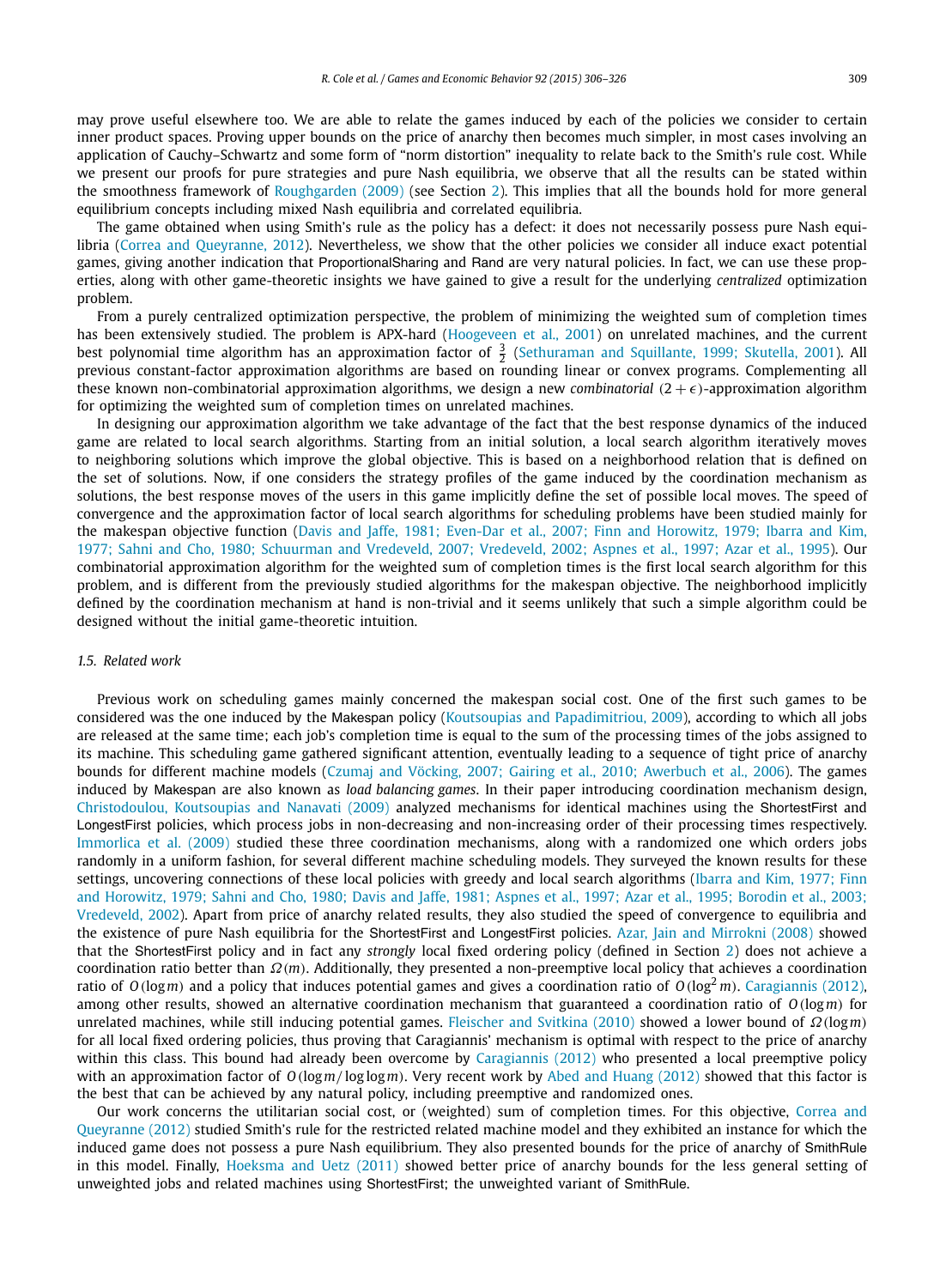### <span id="page-4-0"></span>**2. Preliminaries**

Throughout this paper, let *J* be a set of *n* jobs to be scheduled on a set *I* of *m* machines. Let  $p_{ij}$  denote the processing time of job  $j \in J$  on machine  $i \in I$  and  $w_j$  denote its weight (or importance). The shorthand notation  $\rho_{ij}$  will be used for the ratio  $p_{ij}/w_j$ . Jobs that have both the same processing time and the same weight can be distinguished from one another only if they have been assigned a unique ID; otherwise, the jobs are called *anonymous*.

We will refer to the following standard scheduling models:

- **Identical machines.** All machines are identical, meaning each job needs the same processing time on each machine:  $p_{ij} =$  $p_{i'j}$  for all *i*, *i'*  $\in$  *I*. The model of *restricted* identical machines is a variant according to which each job can be run only on some specified subset of machines.
- **Related machines.** The machines may have different speeds, and the processing time of a job is inversely proportional to the speed:  $p_{ij} = p_j / \sigma_j$ , where  $\sigma_j$  represents the speed of machine *i*, and  $p_j$  the processing requirement of job *j*. The *restricted* related machines variant is again obtained by possibly restricting the set of machines to which each job can be assigned.
- **Unrelated machines.** The processing times are arbitrary. This is the most general of these models. There is no need to distinguish between restricted and unrestricted variants, since we allow specifying that a job takes infinite time on a machine.

A *coordination mechanism* for this setting is a set of local policies, one for each machine. Each such policy determines how to schedule the set of jobs assigned to the machine it controls, thus defining the *completion time*  $c_i$  of each job *j* in that set. A coordination mechanism thereby gives rise to a *scheduling game* in which there are *n* agents (jobs) and each agent's strategy set is the set of machines *I*. A strategy profile (or configuration) corresponds to an assignment of jobs to machines, represented by a vector  $x$ , where  $x_j$  gives the machine to which job *j* is assigned. Given such an assignment  $x$ , the cost of job *j* is its weighted completion time, as determined by the policy on the machine  $x_j$ . We let  $w_j c_j^{\alpha}$   $(x)$  and  $C^{\alpha}(\mathbf{x})$  denote the cost for player j and the social cost respectively, where  $\alpha \in \{SR, PS, SF, ES, R\}$  denotes the policy, namely SmithRule, ProportionalSharing, ShortestFirst, EqualSharing and Rand, respectively.<sup>2</sup> The agent controlling each job aims to choose a strategy (i.e., a machine) that minimizes its cost or, in the case of randomized policies, its expected cost. The mechanisms that we analyze are designed with the goal of minimizing the utilitarian social cost, i.e.  $C^{\alpha}(x) = \sum_{j \in J} w_j c_j^{\alpha}(x)$ .

A strategy profile *x* of a scheduling game instance is a *pure Nash equilibrium* (PNE) if no player has an incentive to unilaterally change its strategy. Formally, if this instance is induced by coordination mechanism *α*, then for all *j* ∈ *J* and all  $i \in I$  we get  $c_j^{\alpha}(\mathbf{x}) \leq c_j^{\alpha}(\mathbf{x}_{-j}, i)$ , where  $(\mathbf{x}_{-j}, i)$  denotes the assignment  $\mathbf{x}$ , except modified so that job j is assigned to machine *i*.

In order to measure the efficiency of a coordination mechanism *α* for a given scheduling game instance, we study its social cost in PNE assignments. We are interested in the worst-case ratio of the social cost in a PNE assignment divided by the optimal social cost achievable from a centralized optimization approach. It is known that the optimal solution of the centralized optimization problem schedules jobs on machines according to SmithRule [\(Smith, 1956\)](#page-20-0), so the optimal social cost can be expressed as  $C^{SR}(\bm{x}^*)$ , where  $\bm{x}^* = \arg\min_{\bm{x}'} C^{SR}(\bm{x}')$ . If we also let  $E(\alpha)$  be the set of equilibria induced by  $\alpha$ , and  $x = \arg \max_{x' \in E(\alpha)} C^{\alpha}(x')$  be the worst equilibrium assignment with respect to the social cost induced by  $\alpha$ , then this ratio is equal to  $C^{\alpha}(x)/C^{SR}(x^*)$  for the given game instance. Following the definition of [Christodoulou et al. \(2009\)](#page-19-0) the (*pure*) *price of anarchy* or *coordination ratio* of coordination mechanism *α* is defined to be the maximum such ratio, taken over all the scheduling game instances that the mechanism may induce. Slightly abusing notation, we use  $X_i = \{j \in J \mid x_i = i\}$  to denote the set of jobs allocated to machine *i* in configuration  $x$ , and  $X_i^*$  analogously for  $x^*$ .

Adapting the work of [Roughgarden \(2009\)](#page-20-0) to this setting, we define a coordination mechanism  $\alpha$  to be  $(\lambda, \mu)$ -smooth if for any two configurations *x* and *x* ,

$$
\sum_{j\in J} w_j c_j^{\alpha}(\mathbf{x}_{-j},x'_j) \leq \lambda C^{SR}(\mathbf{x}') + \mu C^{\alpha}(\mathbf{x}).
$$

If a coordination mechanism is  $(\lambda, \mu)$ -smooth, then this yields an upper bound of  $\frac{\lambda}{1-\mu}$  which applies not only to its pure price of anarchy, but also to its *robust price of anarchy*. This, among other things, implies that it is not only the social cost of PNE that is bound to be at most  $\frac{\lambda}{1-\mu}$  times the optimal social cost, but also the social cost of any correlated equilibrium [\(Roughgarden, 2009\)](#page-20-0).

A game is a *potential game* if there exists a potential function over the set of strategy profiles such that any player's unilateral deviation leads to a drop of the potential function if and only if that player's cost drops. A potential game is *exact* if after each move, the changes to the potential function and to the player's cost are equal. It is easy to see that a potential game always possesses a pure Nash equilibrium, corresponding to a local minimum of the potential function.

 $2$  The coordination mechanisms we study in this paper use the same local policy on each machine, so henceforth we refer to a coordination mechanism using the name of the policy.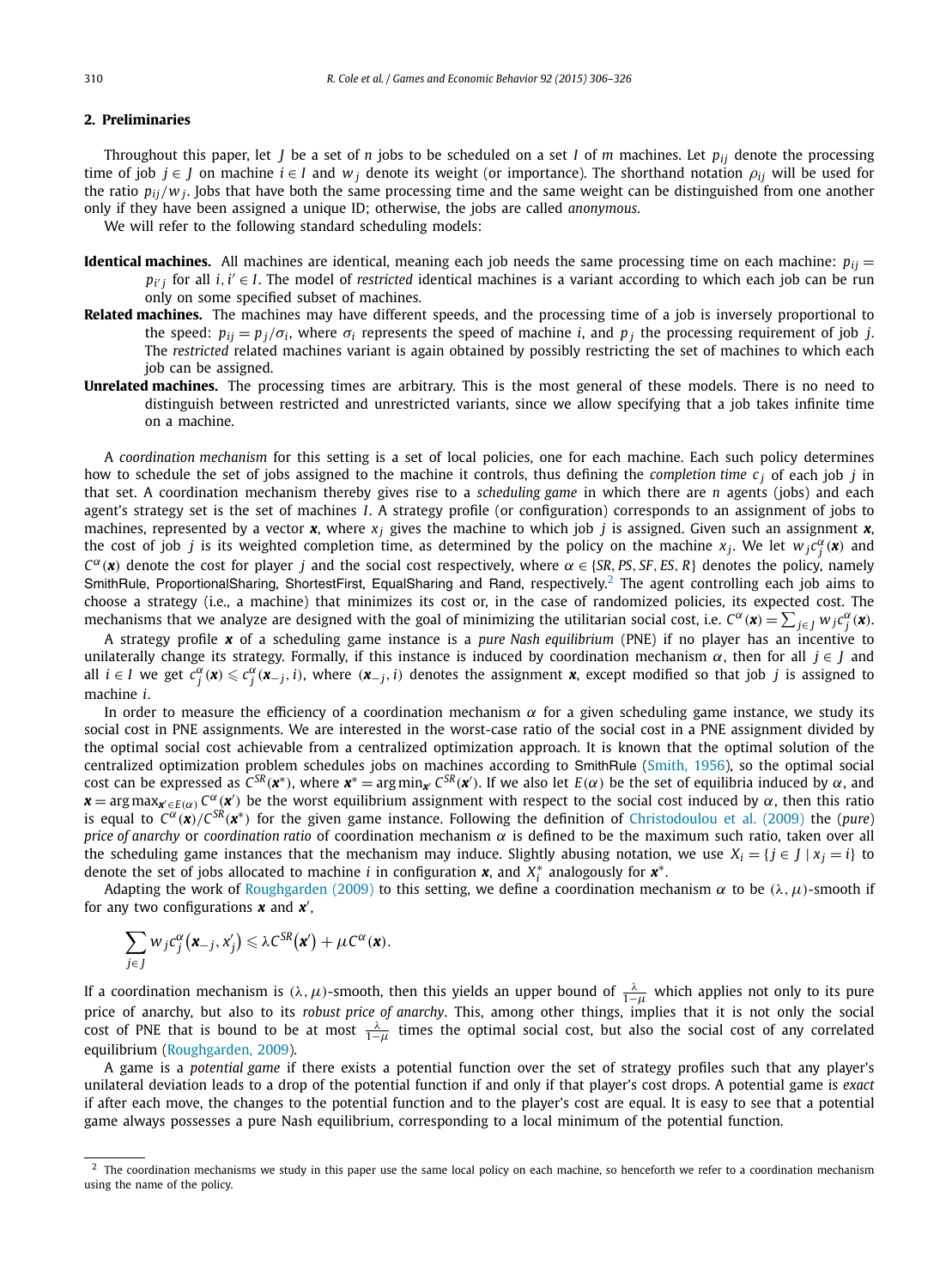## *2.1. Classification of policies*

It will be useful (particularly for discussing lower bounds) to identify the main classes of strongly local policies that will concern us in this work.

*Fixed ordering policies.* <sup>3</sup> These policies assign an order on *all* jobs, based on the jobs' characteristics on the machine (processing time, weight, and possibly ID). Then, for a given assignment, the jobs assigned to the machine are executed according to this order. One motivation for these policies is that they satisfy the *independence of irrelevant alternatives* (*IIA*) property: for any pair of jobs, their relative ordering is independent of which other jobs are assigned to the machine. This property appears as an axiom in voting theory, bargaining theory and logic [\(Shoham and Leyton-Brown, 2008\)](#page-20-0).

*Flexible ordering policies.* In this class, policies still execute jobs in some fixed order, but that order may depend arbitrarily on the set of jobs assigned to the machine. Here we require that the jobs on a machine are executed consecutively in some deterministic order. Moreover, we require that there be no idle time between jobs, and that jobs are released immediately upon completion. The reason for this restriction is to distinguish from the next case.

*Preemptive policies.* Preemption refers to the ability to suspend a job before it completes in order to execute another job.<sup>4</sup> The initial job can then be resumed later. Preemption allows for *time multiplexing*: by switching between a number of jobs very quickly, the illusion is given that the jobs are being run simultaneously on the machine. Preemptive policies can also introduce idle time intervals during which no job is being processed (e.g. [Caragiannis, 2012\)](#page-19-0); we call the ones that do not *prompt*. In fact, any preemptive policy yields a schedule which is Pareto dominated by that of some policy that does not use preemption. Thus, as we explain in more detail in Section [4,](#page-7-0) such policies can equally well be considered as flexible ordering policies, but where jobs may be held back after completion.

*Randomized policies.* Here, the policy may schedule the jobs randomly, according to a distribution depending only on the processing times and weights of the jobs on the machine. While more general schedules are possible, it's helpful to think of simply a random ordering of the jobs.

We also call, e.g., a coordination mechanism consisting of fixed ordering policies a "fixed ordering coordination mechanism".

# **3. Smith's rule**

*Smith's rule* is a fixed ordering policy that schedules jobs on machine *i* in increasing order of  $\rho_{ij} = p_{ij}/w_j$ . In the unweighted case, this reduces to the ShortestFirst policy. It is known that given an assignment of jobs to machines, in order to minimize the weighted sum of completion times, using Smith's rule is optimal [\(Smith, 1956\)](#page-20-0). It is therefore natural to consider this policy as a good first candidate to study. Our first theorem shows that using this rule will result in Nash equilibria with social cost at most a constant factor of 4 away from the optimum.

Our price of anarchy related proofs will use a common framework. The proof for Smith's rule is the simplest, but it will introduce a number of aspects of this framework. In the following two proofs, for notational simplicity we assume that all jobs assigned to the same machine have distinct ratios (of processing time to weight) on that machine.<sup>5</sup> Also, we index some of the intermediate inequalities in the derivations of these proofs in order to refer to them in subsequent discussion.

We will construct a mapping from the set of configurations to a certain inner product space, such that the norm of the mapping will closely correspond to the cost of the configuration. To wit, define the map  $\varphi: I^J \to L_2([0,\infty))^I$ , which maps every strategy profile x to a vector of functions (one for each machine) as follows. If  $f = \varphi(x)$ , then for each  $i \in I$ 

$$
f_i(y) = \sum_{j \in X_i: \ \rho_{ij} \geq y} w_j \quad \text{(recall that } \rho_{ij} = p_{ij}/w_j).
$$

Notice that  $f_i(\rho_{ij})$ , multiplied by  $p_{ij}$ , is simply the marginal social cost due to job *j*, i.e., its own cost plus the cost it induces on other jobs. We let  $\langle f, g \rangle := \int_0^\infty f(y)g(y) dy$  denote the usual inner product on *L*<sub>2</sub>, and in addition define  $\langle f, g \rangle := \sum_{i \in I} \langle f_i, g_i \rangle$ . In both cases,  $\| \cdot \|$  refers to the induced norm. Next, define  $\eta(x)$  to be the weighted processing time of all the jobs:

$$
\eta(\mathbf{x}) = \sum_{j \in J} w_j p_{x_j j}.
$$

We can then write the cost of a configuration in terms of  $\varphi(\mathbf{x})$  and  $\eta(\mathbf{x})$ :

<sup>&</sup>lt;sup>3</sup> These were called simply *ordering policies* in [Azar et al. \(2008\),](#page-19-0) but we wish to emphasize the distinction with the superset of flexible ordering policies, defined next.

<sup>4</sup> Note that, unlike in some literature on machine scheduling, preemption here does *not* imply that a job can be processed on a different machine after it is suspended.

<sup>&</sup>lt;sup>5</sup> The proofs can be adapted to the case of non-distinct ratios by replacing the condition  $\rho_{ik} < \rho_{ij}$  that appears in the terms of sums with the condition  $\rho_{ik} \leq \rho_{ij}$ , and introducing a tie-breaking rule.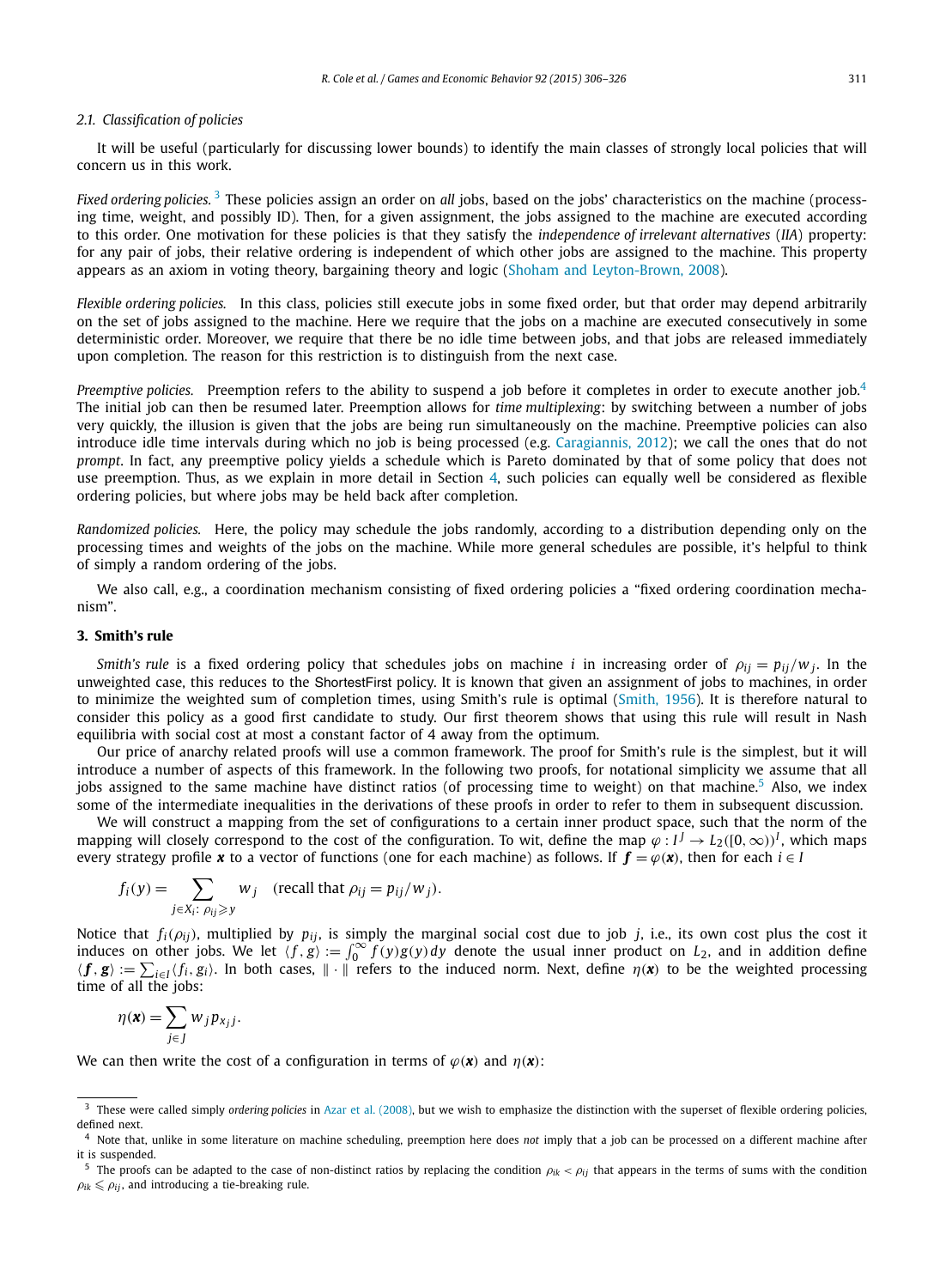<span id="page-6-0"></span>**Lemma 3.1.** *For any configuration x*,  $C^{SR}(\mathbf{x}) = \frac{1}{2} ||\varphi(\mathbf{x})||^2 + \frac{1}{2} \eta(\mathbf{x})$ *.* 

**Proof.** Let  $f = \varphi(\mathbf{x})$ . We have

$$
\|\varphi(\mathbf{x})\|^2 = \sum_{i \in I} \int_0^\infty f_i(y)^2 dy
$$
  
\n
$$
= \sum_{i \in I} \int_0^\infty \sum_{\substack{j \in X_i \\ \rho_{ij} \geq y}} w_j \sum_{\substack{k \in X_i \\ \rho_{ik} \geq y}} w_k dy = \sum_{i \in I} \sum_{j \in X_i} \sum_{k \in X_i} w_j w_k \int_0^\infty \mathbf{1}_{\rho_{ij} \geq y} \mathbf{1}_{\rho_{ik} \geq y} dy
$$
  
\n
$$
= \sum_{i \in I} \sum_{j \in X_i} \sum_{k \in X_i} w_j w_k \min\{\rho_{ij}, \rho_{ik}\} = \sum_{i \in I} \sum_{j \in X_i} w_j \left(2 \sum_{\substack{k \in X_i \\ \rho_{ik} < \rho_{ij}}} w_k \rho_{ik} + w_j \rho_{ij}\right)
$$
  
\n
$$
= \sum_{i \in I} \sum_{j \in X_i} w_j \left(2 \sum_{\substack{k \in X_i \\ \rho_{ik} \leq \rho_{ij}}} p_{ik} - p_{ij}\right) = 2C^{SR}(\mathbf{x}) - \eta(\mathbf{x}).
$$
\n(1)

The result follows.  $\Box$ 

# **Theorem 3.2.** *The price of anarchy of* SmithRule *for unrelated machines is at most* 4*.*

**Proof.** Let *x* and *x***<sup>\*</sup>** be two assignments, with *x* being a Nash equilibrium, and write  $f = \varphi(x)$ , and  $f^* = \varphi(x^*)$ . We first calculate a job j's completion time according to **x**, and then we use the Nash condition that  $c_j^{SR}$  (**x**)  $\leq c_j^{SR}$  (**x**<sub>-j</sub>,  $x_j^*$ ) for every job *j*.

$$
c_j^{SR}(\pmb{x}) = \sum_{\substack{k \in J: x_k = x_j \\ \rho_{x_{j}k} < \rho_{x_{j}j}}} p_{x_{j}k} + p_{x_{j}j} \leqslant \sum_{\substack{k \in J: x_k = x_j^* \\ \rho_{x_j^*k} < \rho_{x_{j}^*j}}} p_{x_j^*k} + p_{x_{j}^*j}.
$$

So

$$
C^{SR}(\mathbf{x}) = \sum_{j \in J} w_j c_j^{SR}(\mathbf{x}) \leqslant \sum_{i \in I} \sum_{j \in X_i^*} w_j \left( \sum_{\substack{k \in X_i \\ \rho_{ik} < \rho_{ij}}} p_{ik} + p_{ij} \right)
$$
\n
$$
\leqslant \sum_{i \in I} \sum_{j \in X_i^*} \left( \sum_{\substack{k \in X_i \\ \rho_{ik} < \rho_{ij}}} w_j w_k \rho_{ik} + w_j p_{ij} \right)
$$
\n
$$
\leqslant \sum_{i \in I} \sum_{j \in X_i^*} \sum_{k \in X_i} w_j w_k \min\{\rho_{ik}, \rho_{ij}\} + \sum_{i \in I} \sum_{j \in X_i^*} w_j p_{ij}
$$
\n
$$
= \sum_{i \in I} \sum_{j \in X_i^*} \sum_{k \in X_i} w_j w_k \int_0^{\infty} \mathbf{1}_{\rho_{ij} \geqslant y} \mathbf{1}_{\rho_{ik} \geqslant y} dy + \eta(\mathbf{x}^*)
$$
\n
$$
= \sum_{i \in I} \int_0^{\infty} \sum_{\substack{j \in X_i^* \\ \rho_{ij} \geqslant y}} w_j \sum_{\substack{k \in X_i \\ \rho_{ij} \geqslant y}} w_k dy + \eta(\mathbf{x}^*)
$$
\n
$$
= \sum_{i \in I} \int_0^{\infty} f_i(y) f_i^*(y) dy + \eta(\mathbf{x}^*)
$$
\n
$$
= \langle \mathbf{f}, \mathbf{f}^* \rangle + \eta(\mathbf{x}^*).
$$
\n(3)

Now applying Cauchy–Schwartz, followed by the inequality  $ab \leqslant a^2 + b^2/4$  for  $a,b \geqslant 0,$  we obtain

$$
C^{SR}(\mathbf{x}) \leqslant \|\mathbf{f}\| \|\mathbf{f}^*\| + \eta(\mathbf{x}^*) \leqslant \|\mathbf{f}^*\|^2 + \frac{1}{4} \|\mathbf{f}\|^2 + \eta(\mathbf{x}^*) \leqslant 2C^{SR}(\mathbf{x}^*) + \frac{1}{2}C^{SR}(\mathbf{x}) \quad \text{by Lemma 3.1.}
$$

Hence  $C^{SR}(\boldsymbol{x}) \leq 4C^{SR}(\boldsymbol{x}^*)$ .  $\Box$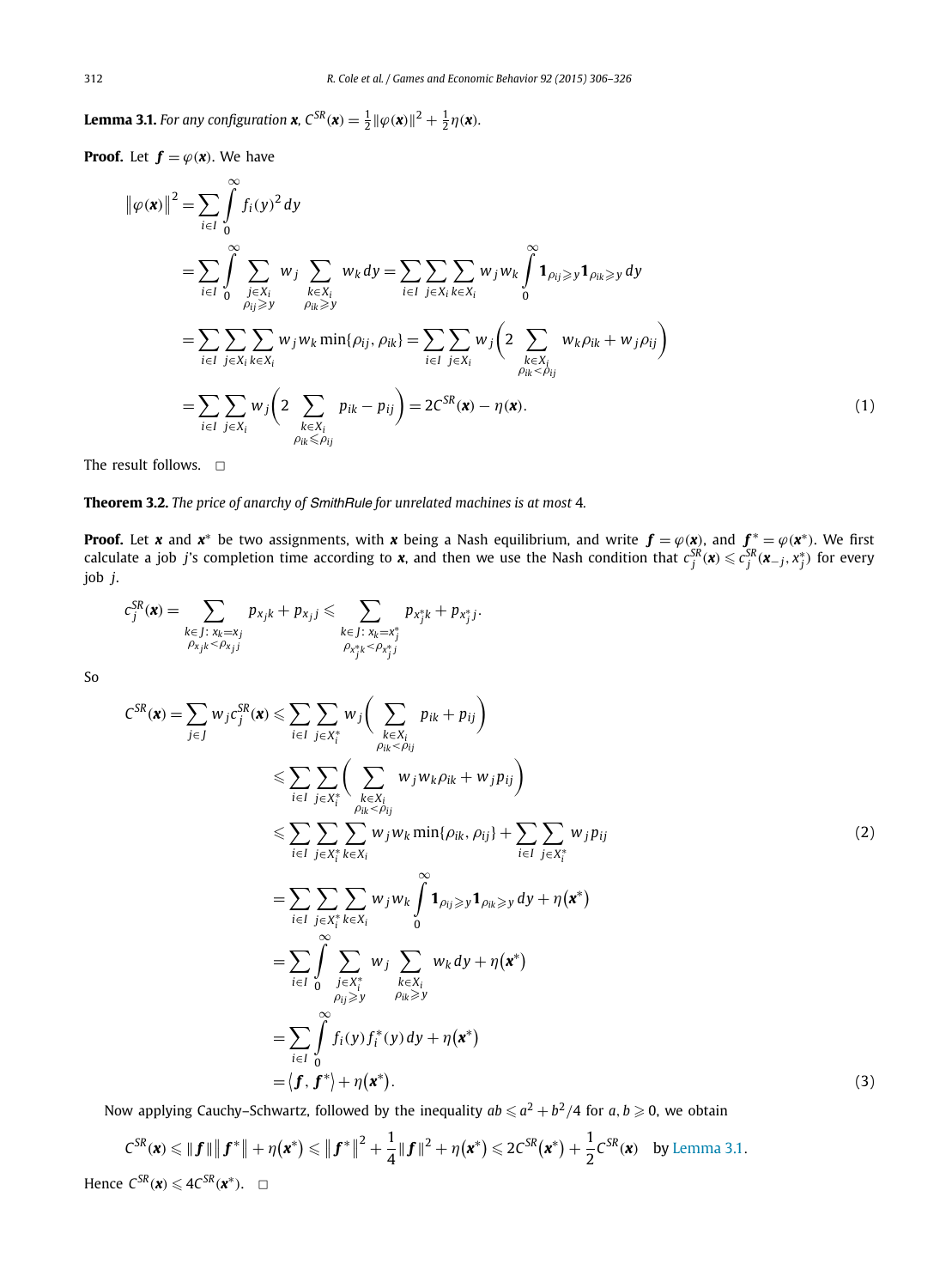

<span id="page-7-0"></span>**Fig. 1.** Three jobs scheduled on some machine *i*, which uses SmithRule in the first case and ProportionalSharing in the second. Their processing times and weights are  $p_{i1} = 4$  and  $w_1 = 7$  for the first job,  $p_{i2} = 2$  and  $w_2 = 3$  for the second, and  $p_{i3} = 2$  and  $w_3 = 2$  for the third.

Notice that in this proof, the cost  $C^{SR}(x)$  of an assignment *x* is closely related to the norm of  $\varphi(x)$ , and the inequality obtained from the Nash condition is bounded by a term involving the inner product  $\langle \varphi(\mathbf{x}), \varphi(\mathbf{x}^*) \rangle$ . This will be a common feature of all our proofs.

For simplicity, the proof above was written as a pure price of anarchy bound; *x* was taken to be a pure Nash equilibrium. However, it is clear that the proof in fact yields a robust price of anarchy bound, as defined by [Roughgarden \(2009\).](#page-20-0) More precisely, the above proof shows that SmithRule is *(*2*,* 1*/*2*)*-smooth.

The following result, proved in [Appendix](#page-17-0) A, shows that no fixed ordering coordination mechanism can do better than SmithRule. (In fact, the result can be extended to all *flexible* ordering coordination mechanisms, but we will not discuss this here.) This also implies that the bound of [Theorem 3.2](#page-6-0) is tight.

**Theorem 3.3.** *The pure price of anarchy of any set of fixed ordering policies is at least* 4*. This is true even for the case of restricted identical machines with unweighted jobs.*

We note that for the unit weight case, a constant upper bound on the coordination ratio of Smith's rule can be obtained via a reduction from the *priority routing model* of [Farzad et al. \(2008\).](#page-19-0) However, the resulting bound is not optimal.

#### **4. Improvements with preemption and randomization**

#### *4.1. Preemptive coordination mechanism*

In this section, we study the power of preemption (or equivalently, delays) and present the following preemptive policy, named ProportionalSharing. Jobs are scheduled in parallel using time multiplexing, and, at any moment in time, each uncompleted assigned job receives a fraction of the processor time equal to its weight divided by the total weight of uncompleted jobs on the machine. In the unweighted case, this gives the EqualSharing policy.

We will show that ProportionalSharing has a better coordination ratio than any fixed ordering policy. These results create a clear dichotomy between such policies and ProportionalSharing. This may seem counter-intuitive at first, since, given an assignment of jobs to machines, the schedule produced by ProportionalSharing is Pareto dominated by that of SmithRule. To be more precise, on each machine, every job apart from the one that SmithRule would schedule last, strictly prefers SmithRule to ProportionalSharing; the one scheduled last is indifferent between the two schedules. This can also be seen in Fig. 1 which compares how the two policies would schedule a given set of jobs on the same machine.

**Lemma 4.1.** *Given an assignment x, the weighted completion time of a job j on some machine i using* ProportionalSharing (*whether currently assigned there or not*) *is*

$$
w_j c_j^{PS}(\mathbf{x}_{-j}, i) = \sum_{k \in X_i \setminus \{j\}} w_j w_k \min\{\rho_{ij}, \rho_{ik}\} + w_j p_{ij}.
$$

**Proof.** First, observe that for two jobs *k* and *k'* with  $\rho_{ik} \leqslant \rho_{ik'}$ , job *k* will complete before (or at the same time as) job *k* when ProportionalSharing is used. To see this, consider the situation at the time when the earlier of the two jobs is completed. Let *q* and *q'* be the amount of processing time that has been allocated to *k* and *k'* by this time. Then  $q' = \frac{w_{k'}}{w_k}q$ . If *k* is not completed, then  $q < w_k \rho_{ik}$ , and so  $q' < w_{k'} \rho_{ik} \leqslant p_{ik'}$ , and  $k'$  is not completed either.

Let  $t$  be the time when job  $j$  is completed. All jobs  $k$  with  $\rho_{ik}\leqslant\rho_{ij}$  have completed by this time; thus each such job has received  $p_{ik}$  units of processing time. On the other hand, all jobs *k* with  $\rho_{ik} > \rho_{ij}$  are not yet complete at time *t*, and for each  $w_j$  units of processing time job *j* receives, job *k* receives  $w_k$  units. Thus by time *t*, the processing time spent on any such job *k* will be exactly  $\frac{p_{ij}w_k}{w_j}$ . Since the total processing time is the sum of the processing times allocated to all the jobs, we thus have that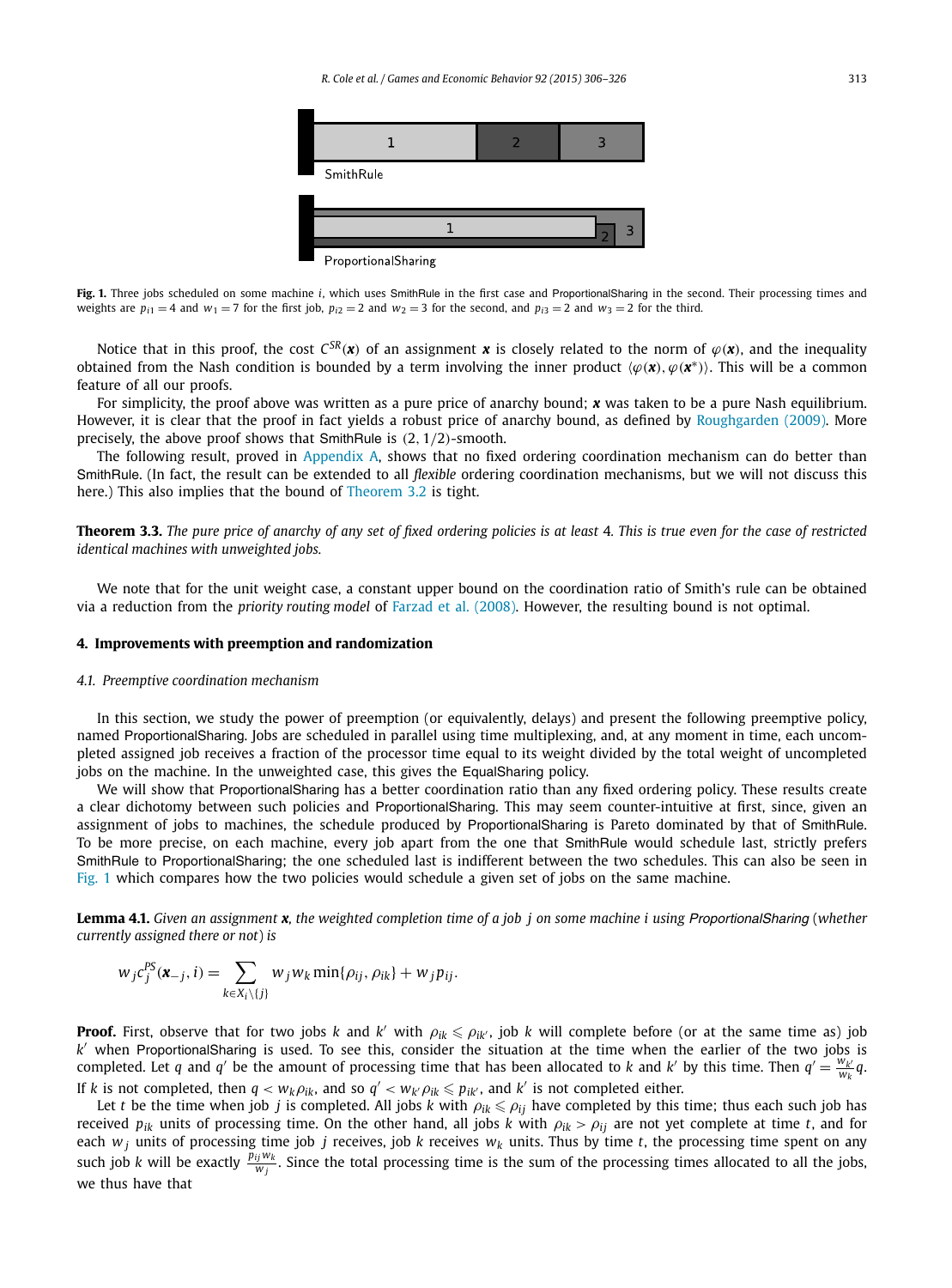$$
t = \sum_{\substack{k \in X_i \setminus \{j\} \\ \rho_{ik} \leq \rho_{ij}}} p_{ik} + \sum_{\substack{k \in X_i \\ \rho_{ik} > \rho_{ij}}} \frac{w_k}{w_j} p_{ij} + p_{ij}.
$$

Thus

$$
w_j c_j^{PS}(\boldsymbol{x}_{-j}, i) = \sum_{\substack{k \in X_i \setminus \{j\} \\ \rho_{ik} \leq \rho_{ij}}} w_j p_{ik} + \sum_{\substack{k \in X_i \\ \rho_{ik} > \rho_{ij}}} w_k p_{ij} + w_j p_{ij} = \sum_{k \in X_i \setminus \{j\}} w_j w_k \min\{\rho_{ij}, \rho_{ik}\} + w_j p_{ij}.
$$

A better understanding of why ProportionalSharing performs better despite the Pareto inefficiency of the schedules it produces can be obtained by examining the following corollary of [Lemma 4.1.](#page-7-0)

**Corollary 4.2.** *Given an assignment x, the weighted completion time of a job j on some machine i using* ProportionalSharing *is*

$$
w_j c_j^{PS}(\mathbf{x}_{-j}, i) = w_j c_j^{SR}(\mathbf{x}_{-j}, i) + \sum_{\substack{k \in X_i \\ \rho_{ik} > \rho_{ij}}} w_k p_{ij}.
$$

This corollary precisely quantifies what cost, in addition to the SmithRule cost, this job is forced to suffer. A closer look reveals that this additional cost (the rightmost term) is exactly equal to externalities that job *j* would cause if the assignment of jobs to machines remained the same but SmithRule was used instead. That is, the sum for each job *k* that would have been scheduled after job *j* ( $\rho_{ik} > \rho_{ij}$ ), of the cost increase that job *j* causes to that job ( $w_k p_{ij}$ ). From this perspective, ProportionalSharing can be thought of (and also implemented) as using SmithRule to determine the processing order, but then delaying the release of each job after it is completed until the additional cost equals these externalities. Since we already know that, for any given assignment, SmithRule would produce the social welfare-maximizing schedule, one may expect that our preemptive policy exactly "internalizes the externalities" of the players and should therefore lead to the optimal assignment in equilibrium. The reason why this is not the case is that the participation of job *j* in the game does not cause externalities only to jobs that are assigned to its machine. Nevertheless, our policies are necessarily oblivious to what the state of the system is beyond the machine they control, so these "local externalities" may be the best possible alternative. By taking these local externalities into consideration, ProportionalSharing better aligns the interests of a player with those of the system, leading not only to better assignments than SmithRule but also to a better social cost, despite the (otherwise unnecessary) delays suffered. Another perspective on the delays is that they are a form of money that the players are forced to pay, but this is money that can only be "burned" and not transferred. From this perspective, our setting is similar to that of *money burning mechanisms* [\(Hartline and Roughgarden, 2008\)](#page-19-0), with the added restriction that the "payments" have to be a function of local information alone. These two restrictions preclude the implementation of welfare-maximizing mechanisms like VCG, but nonetheless our mechanisms define payments that lead to surprisingly low social cost.

From [Lemma](#page-7-0) 4.1 and [\(1\)](#page-6-0) we also immediately obtain the following corollary (note the factor 2 difference compared to the main term in the cost of Smith's rule in [Lemma 3.1\)](#page-6-0), which will be used in proving the two subsequent theorems:

**Corollary 4.3.** For any assignment **x**,  $C^{PS}(\mathbf{x}) = ||\varphi(\mathbf{x})||^2$ .

**Theorem 4.4.** The price of anarchy of ProportionalSharing for unrelated machines is at most  $\phi + 1 = \frac{3+\sqrt{5}}{2} \approx 2.618$ . Moreover, this *bound is tight even for the restricted related machines model.*

**Proof.** Let *x* be an equilibrium assignment, and *x*<sup>∗</sup> any arbitrary assignment. From the Nash condition,

$$
C^{PS}(\mathbf{x}) \leq \sum_{j \in J} w_j c^{PS}(\mathbf{x}_{-j}, x_j^*)
$$
  
\n
$$
\leq \sum_{i \in I} \sum_{j \in X_i^*} \left( \sum_{k \in X_i} w_j w_k \min\{\rho_{ij}, \rho_{ik}\} + w_j p_{ij} \right) \text{ by Lemma 4.1}
$$
  
\n
$$
= \langle \varphi(\mathbf{x}), \varphi(\mathbf{x}^*) \rangle + \eta(\mathbf{x}^*) \text{ by steps (2)–(3).}
$$
 (4)

Following the same method of analysis as for Smith's rule, we obtain

$$
C^{PS}(\mathbf{x}) \leqslant \|\varphi(\mathbf{x})\| \|\varphi(\mathbf{x}^*)\| + \eta(\mathbf{x}^*)
$$
  

$$
\leqslant \alpha \|\varphi(\mathbf{x}^*)\|^2 + \frac{1}{4\alpha} \|\varphi(\mathbf{x})\|^2 + \eta(\mathbf{x}^*)
$$

<span id="page-8-0"></span>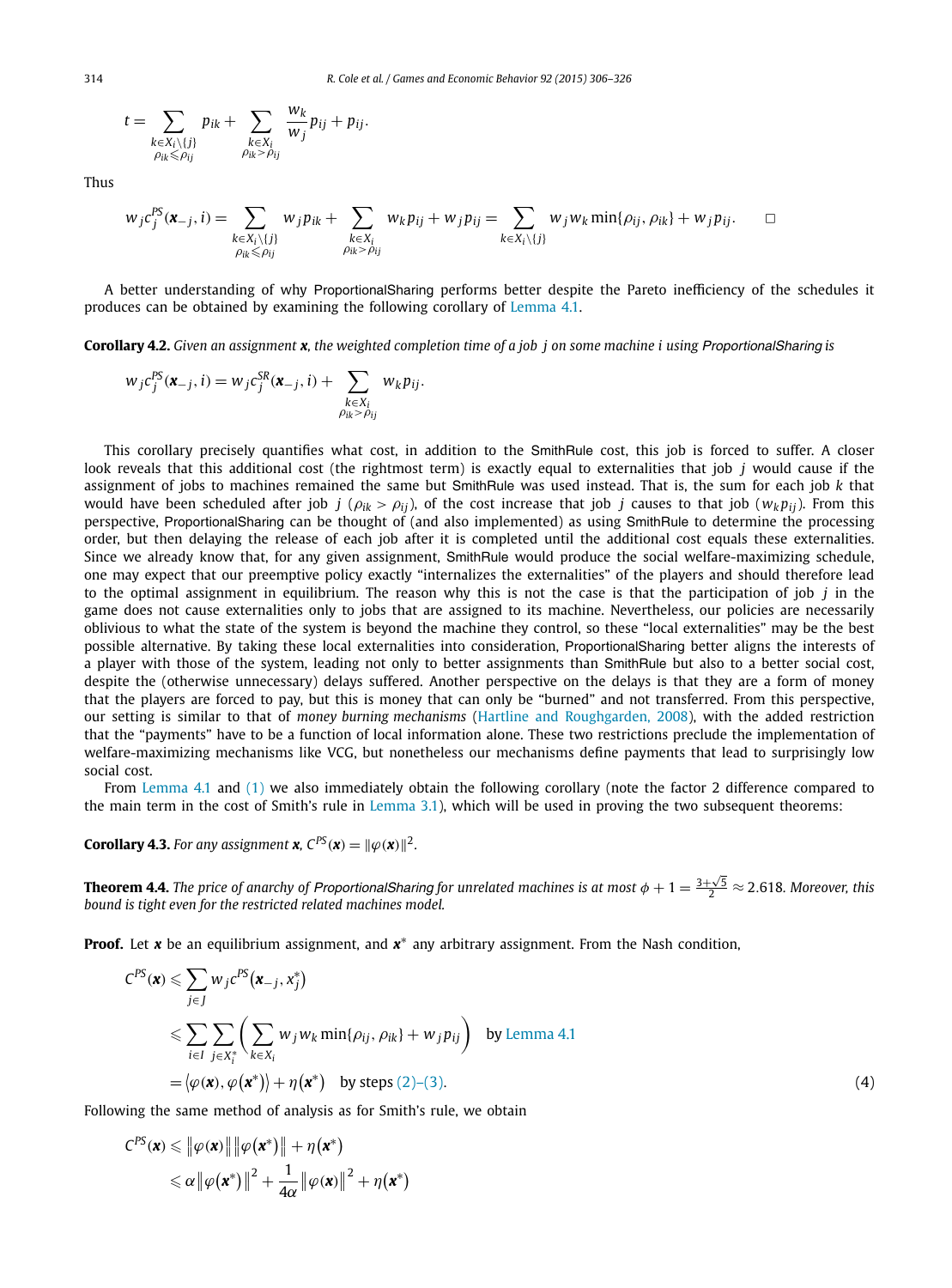<span id="page-9-0"></span>
$$
\leqslant 2\alpha C^{SR}(\boldsymbol{x}^*) + \frac{1}{4\alpha}C^{PS}(\boldsymbol{x}) + (1-\alpha)\eta(\boldsymbol{x}^*)
$$
  

$$
\leqslant (1+\alpha)C^{SR}(\boldsymbol{x}^*) + \frac{1}{4\alpha}C^{PS}(\boldsymbol{x}),
$$

using the Cauchy–Schwartz inequality and the fact that  $\eta(\bm{x}^*)\leqslant C^{SR}(\bm{x}^*)$ . Setting  $\alpha=(1+\sqrt{5})/4$  yields  $C^{PS}(\bm{x})/C^{SR}(\bm{x}^*)\leqslant C^{RS}(\bm{x}^*)$  $\frac{3+\sqrt{5}}{2}$ .

The tightness of this bound follows from a construction in [Caragiannis et al. \(2011\),](#page-19-0) where in fact they show that even if  $C^{PS}$  is used as the benchmark, i.e., we consider the ratio  $C^{PS}(\mathbf{x})/C^{PS}(\mathbf{x}^*)$ , this can be arbitrarily close to  $1 + \phi$ .

The reader will observe how similar the proof above was to the proof of [Theorem 3.2,](#page-6-0) once the relevant costs have been described in terms of the inner product. In particular, [\(4\)](#page-8-0) is obtained by following precisely the same steps followed in the proof of [Theorem 3.2](#page-6-0) to get from  $(2)$  to  $(3)$ . In that proof,  $(2)$  can be interpreted as a kind of symmetrization step, which is needed since the inner product  $\langle \varphi(\mathbf{x}), \varphi(\mathbf{x}^*) \rangle$  is symmetric. ProportionalSharing is already symmetric in the appropriate sense, and so there is a tighter connection between the Nash condition and the inner product. This same symmetry property will be shared in the randomized policy we consider in the next section.

Notice also that since SmithRule and ProportionalSharing were described in terms of the same mapping and inner product, it was very easy to relate  $\|\varphi(\bm{x}^*)\|$  back to the cost of SmithRule. This will be less straightforward for the randomized policy discussed in the next section.

The coordination ratio obtained may remind the reader of similar bounds for weighted congestion games [\(Awerbuch et](#page-19-0) [al., 2005\)](#page-19-0). It is important to stress that our bounds do not follow from these results. What *can* be deduced by applying the arguments of [Awerbuch et al. \(2005\)](#page-19-0) to our setting is that  $C^{PS}({\bm x})/C^{PS}({\bm x}^*)\leqslant \phi+1$  for any Nash assignment  ${\bm x}$  for the very restricted set of instances in which every pair of jobs *j, j* satisfy *ρij* = *ρij* on each machine *<sup>i</sup>*, or in other words, all jobs scheduled on the same machine face the same completion time. Our result shows that, for arbitrary  $\rho_{ii}$  values, the ratio does not get any worse even when we compare against the stronger benchmark of *CSR(x*∗*)*.

In the case of equal weights, we obtain a slightly improved bound using the following lemma instead of the Cauchy– Schwartz inequality. This is a tighter version of an inequality initially used by [Christodoulou and Koutsoupias \(2005\):](#page-19-0)

**Lemma 4.5.** *For every pair of nonnegative integers k and k*∗*,*

$$
k^*(k+1) \leqslant \frac{1}{3}k^2 + \frac{5}{6}k^*(k^*+1).
$$

**Proof.** This translates to showing that for all nonnegative integers *k* and *k*∗,

$$
5k^{*2} + 2k^2 - 6k^*k - k^* \geq 0.
$$

Rewriting the left hand side as  $2(k-\frac{3}{2}k^*)^2+\frac{1}{2}k^{*2}-k^*$ , we see immediately that the inequality holds for  $k^*\geqslant 2$  and  $k^*=0$ . In the case  $k^* = 1$ , the required inequality simplifies to  $k^2 - 3k + 2 \ge 0$  which is true for all integral *k*.  $□$ 

**Theorem 4.6.** *The price of anarchy of* EqualSharing *for unrelated machines is at most* 2*.*5*. This bound is tight even for the restricted related machines model.*

**Proof.** Let *x* be any some assignment, and let  $f = \varphi(x)$ . Since  $w_i = 1$  for all *j*,

$$
f_i(y) = | \{ j \in J : x_j = i \text{ and } p_{ij} \geq y \} |,
$$

and also

$$
\eta(\boldsymbol{x}) = \sum_i \sum_{j \in X_i} p_{ij} = \sum_{i \in I} \int_0^\infty \sum_{j \in X_i} \mathbf{1}_{y \leq p_{ij}} dy = \sum_{i \in I} \int_0^\infty f_i(y) dy.
$$

For the unweighted case, just like ProportionalSharing reduces to EqualSharing, SmithRule reduces to ShortestFirst. Adapting [Corollary 4.3](#page-8-0) and [Lemma 3.1](#page-6-0) to these unweighted counterparts, we get

$$
C^{ES}(\mathbf{x}) = \int_{0}^{\infty} f_i^2(y) \, dy \quad \text{and} \quad C^{SF}(\mathbf{x}) = \frac{1}{2} \int_{0}^{\infty} f_i(y) \big( f_i(y) + 1 \big) \, dy. \tag{5}
$$

Now suppose **x** is a Nash equilibrium; take  $x^*$  to be any assignment, with  $f^* = \varphi(x^*)$ . We continue from [\(4\):](#page-8-0)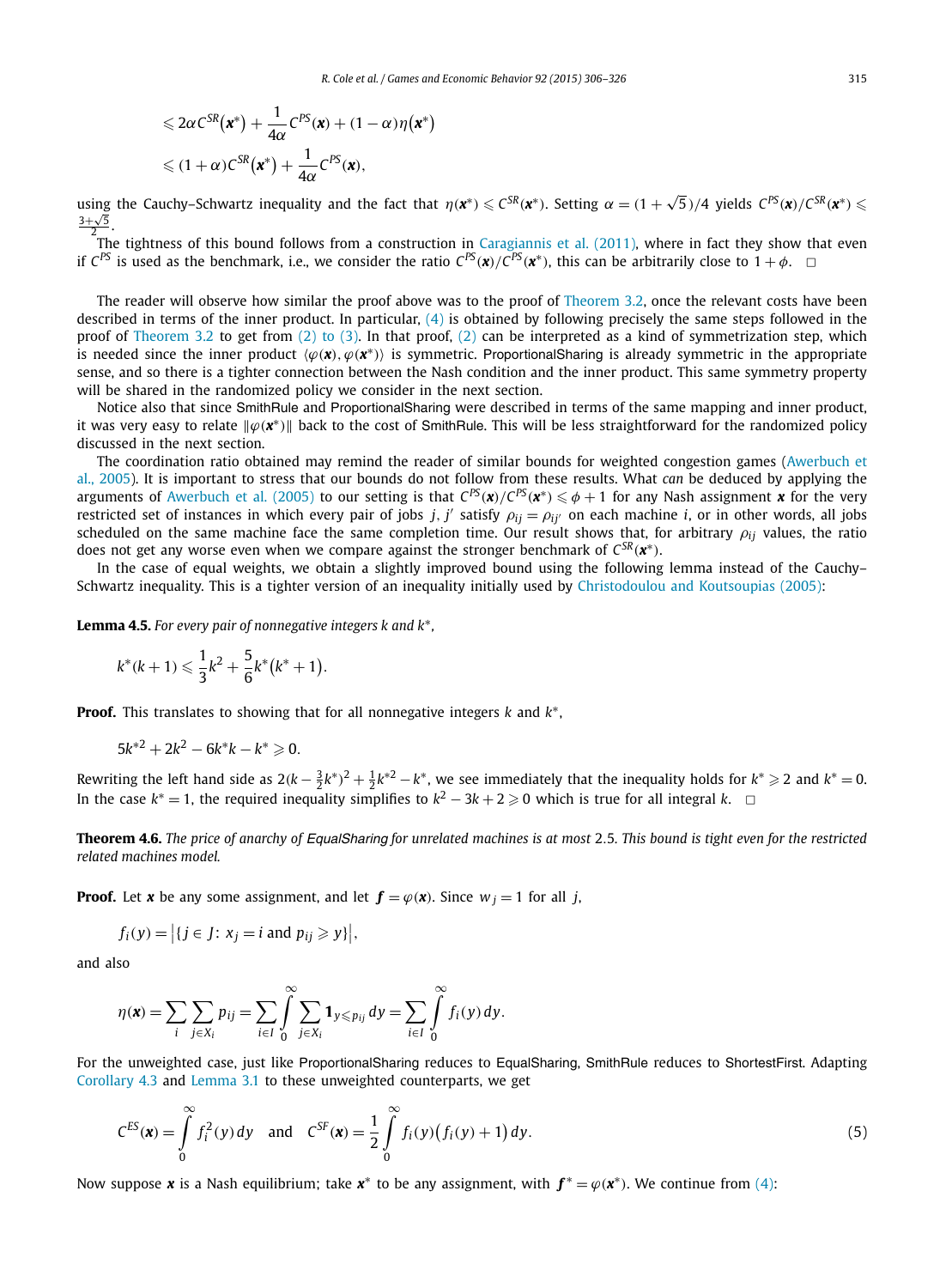<span id="page-10-0"></span>
$$
C^{ES}(\mathbf{x}) \le \langle \mathbf{f}, \mathbf{f}^* \rangle + \eta(\mathbf{x}^*)
$$
  
=  $\int_{0}^{\infty} f_i(y) (f_i^*(y) + 1) dy$   
 $\le \int_{0}^{\infty} \frac{1}{3} f_i^2(y) + \frac{5}{6} f_i^*(y) (f_i^*(y) + 1) dy$  by Lemma 4.5  
=  $\frac{1}{3} C^{ES}(\mathbf{x}) + \frac{5}{3} C^{SF}(\mathbf{x}^*)$  by (5).

This gives a price of anarchy bound of 2*.*5.

The tightness of the bound follows from Theorem 3 of Caragiannis et al.  $(2011)$ . The authors present a load balancing game lower bound, which is equivalent to assuming that all jobs have unit processing times and the machines are using EqualSharing; thus the same proof yields a (pure) price of anarchy lower bound for restricted related machines and unweighted jobs.  $\Box$ 

Once again, all of the upper bounds also hold for the robust price of anarchy. On the negative side, we have the following (the proof of which can be found in [Appendix A\)](#page-17-0). Recall that a coordination mechanism is prompt if on any machine, the completion time of all jobs assigned to the machine are never larger than the sum of processing times of jobs on the machine. Equivalently, each machine uses its full capacity and does not delay the release of a job after its completion.

**Proposition 4.7.** *When jobs are anonymous, the coordination ratio of any deterministic prompt coordination mechanism is at least* 13*/*6*.*

# *4.2. Randomized coordination mechanism*

In this section we examine the power of randomization and present Rand, a randomized policy that satisfies the following property: if two jobs  $j$  and  $j'$  are assigned to machine  $i$ , then

$$
\mathbb{P}\left\{j \text{ precedes } j' \text{ in the ordering}\right\} = \frac{\rho_{ij'}}{\rho_{ij} + \rho_{ij'}}.
$$
\n(6)

Recall  $\rho_{ij} = p_{ij}/w_j$ . A distribution over orderings with this property can be constructed as follows. Starting from the set of jobs  $X_i$  assigned to machine  $i \in I$ , select job  $j \in X_i$  with probability  $\rho_{ij}/\sum_{k \in X_i} \rho_{ik}$ , and schedule  $j$  at the end. Then remove *j* from the list of jobs, and repeat this process. Note that this policy is different from a simple randomized policy that orders jobs uniformly at random. In fact, this simpler policy is known to give an *Ω(m)* price of anarchy bound for the makespan objective [\(Immorlica et al., 2009\)](#page-19-0), and the same family of examples developed in [Immorlica et al. \(2009\)](#page-19-0) gives an *Ω(m)* lower bound for this policy in our setting.

As we show below, this randomized policy outperforms any deterministic strongly local policy that has the "prompt" property defined above. In an attempt to explain this success, it is straightforward to verify that, unlike ProportionalSharing, this policy produces Pareto efficient schedules. One can actually show that Rand Pareto dominates ProportionalSharing. Yet, contrary to SmithRule, for any pair of jobs assigned to the same machine, there is positive probability that any one of the two is scheduled later, thus suffering a delay because of the other. In this sense, Rand gives high priority jobs the incentive to avoid crowded machines if they have better alternatives, but it does so without introducing very long delays.

**Theorem 4.8.** *The price of anarchy when using the* Rand *policy is at most* 32*/*15 = 2*.*133 *... . Moreover, if the sum of the processing times of the jobs is negligible compared to the social cost of the optimal solution—more precisely,*  $\eta(x^*) = o(C^{SR}(x^*))$ *—this bound improves to*  $\pi/2$  + *o*(1)*, which is tight.* 

The high level approach for obtaining these upper bounds is in exactly the same spirit as the previous section: find an appropriate mapping *ϕ* from an assignment into a convenient inner product space. To make the mapping and inner product space easier to describe, we assume in this section that the processing times have been scaled so that the ratios  $\rho_{ii}$  are all integral. We also take  $\kappa$  large enough so that, except for infinite processing times,  $\rho_{ij} \leq \kappa$  for all  $i \in I$ ,  $j \in J$ . These assumptions are inessential and easily removed.

## *4.2.1. An inner product space*

The map *ϕ* we use gives the *signature* for each machine: in the unweighted case, this simply describes how many jobs of each size are assigned to the machine.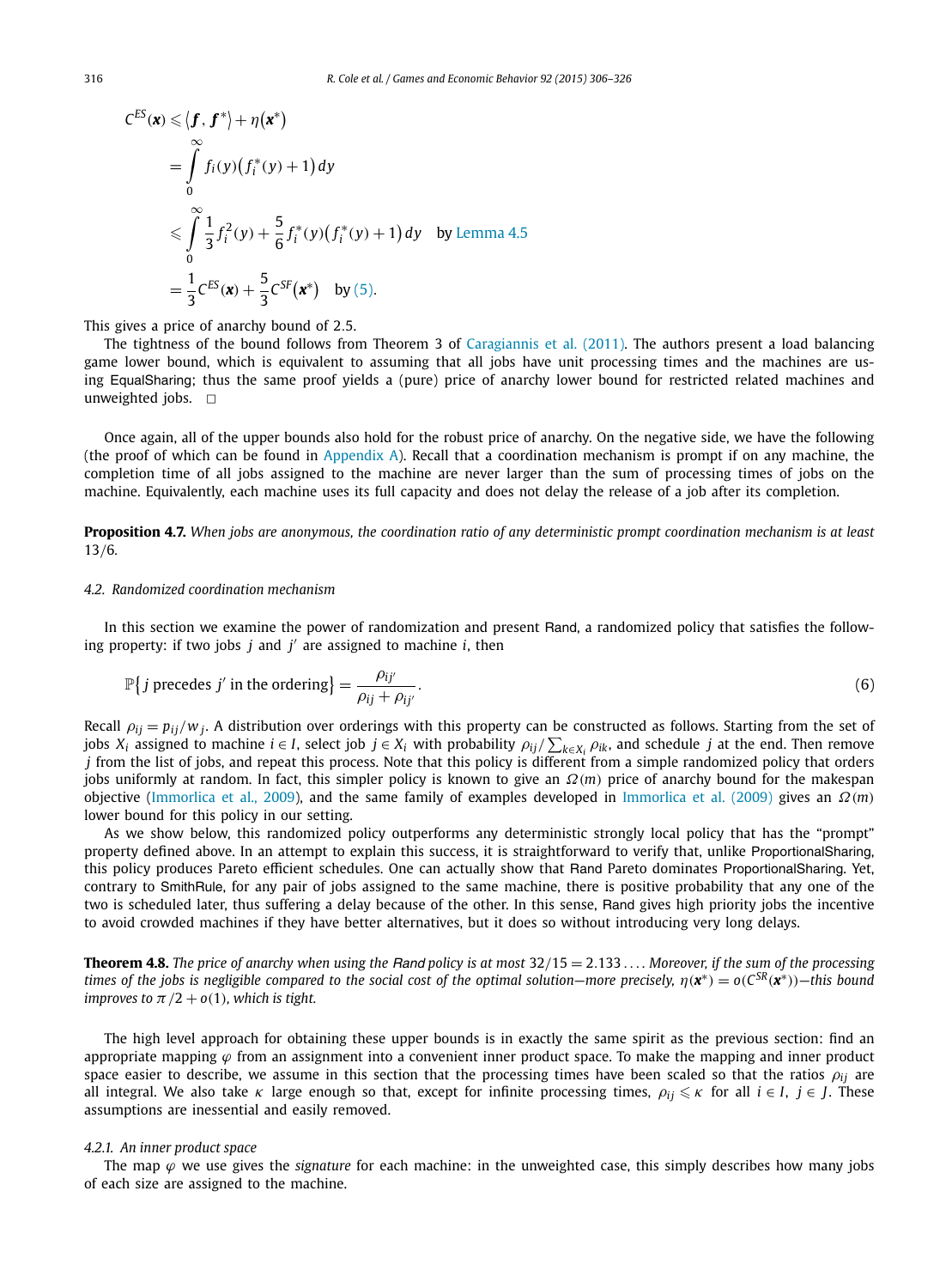<span id="page-11-0"></span>
$$
\varphi(\mathbf{x})_r^i := \sum_{\substack{j \in X_i \\ \rho_{ij} = r}} w_j.
$$

We also let  $\varphi(\bm{x})^i$  denote the vector  $(\varphi(\bm{x})^i_0, \varphi(\bm{x})^i_1, \dots, \varphi(\bm{x})^i_k)$ .

Let *M* be the  $\kappa \times \kappa$  matrix given by

$$
M_{rs}=\frac{rs}{r+s}.
$$

**Lemma 4.10.** Let *x* be some assignment, and let  $u = \varphi(x)$ . If job j is assigned to machine i, its expected completion time is given by

$$
c_j^R(\mathbf{x}) = (M\mathbf{u}^i)_{\rho_{ij}} + \frac{1}{2}p_{ij}.
$$
 (i)

*If j is not assigned to i, then its expected completion time upon switching to i would be*

$$
c_j^R(\mathbf{x}) = (M\mathbf{u}^i)_{\rho_{ij}} + p_{ij}.
$$
 (ii)

**Proof.** We consider case (i); case (ii) is similar. So  $x_j = i$ . The expected completion time of job *j* on machine *i* is

$$
c_j^R(\mathbf{x}) = \sum_{k \in X_i \setminus \{j\}} p_{ik} \mathbb{P}\{\text{job } k \text{ ahead of job } j\} + p_{ij}
$$
  
= 
$$
\sum_{k \in X_i \setminus \{j\}} p_{ik} \frac{\rho_{ij}}{\rho_{ij} + \rho_{ik}} + p_{ij}
$$
  
= 
$$
\sum_{k \in X_i} p_{ik} \frac{\rho_{ij}}{\rho_{ij} + \rho_{ik}} + \frac{1}{2} p_{ij}.
$$

We can rewrite this in terms of the signature as

$$
c_j^R(\mathbf{x}) = \sum_s u_s^i M_{\rho_{ij}s} + \frac{1}{2} p_{ij} = (M \mathbf{u}^i)_{\rho_{ij}} + \frac{1}{2} p_{ij}. \square
$$

A crucial observation is the following:

#### **Lemma 4.11.** *The matrix M is positive definite.*

**Proof.** Let *D* be the diagonal matrix with  $D_{rr} = r$ . Then we have  $M = DHD$ , where the  $\kappa \times \kappa$  matrix *H* is given by  $H_{rs} = \frac{1}{r+s}$ . This is a submatrix of the infinite Hilbert matrix  $(\frac{1}{r+s-1})_{r,s \in \mathbb{N}}$ . The Hilb *positive* [\(Choi, 1983\)](#page-19-0), meaning that the determinant of any submatrix is positive. It follows that *H* is positive definite, and hence so is  $M$ .  $\square$ 

Thus we may define an inner product by

$$
\langle \mathbf{u}, \mathbf{v} \rangle_R := \sum_{i \in I} (\mathbf{u}^i)^T M \mathbf{v}^i,
$$
 (7)

with an associated norm  $\|\cdot\|_R.$  In addition, the total cost  $\sum_jw_jc_j^R(\bm{x})$  of an assignment  $\bm{x}$  may be written in the convenient form

$$
C^{R}(\mathbf{x}) = \left\|\varphi(\mathbf{x})\right\|_{R}^{2} + \frac{1}{2}\sum_{j\in J}w_{j}p_{x_{j}j} = \left\|\varphi(\mathbf{x})\right\|_{R}^{2} + \frac{1}{2}\eta(\mathbf{x}).
$$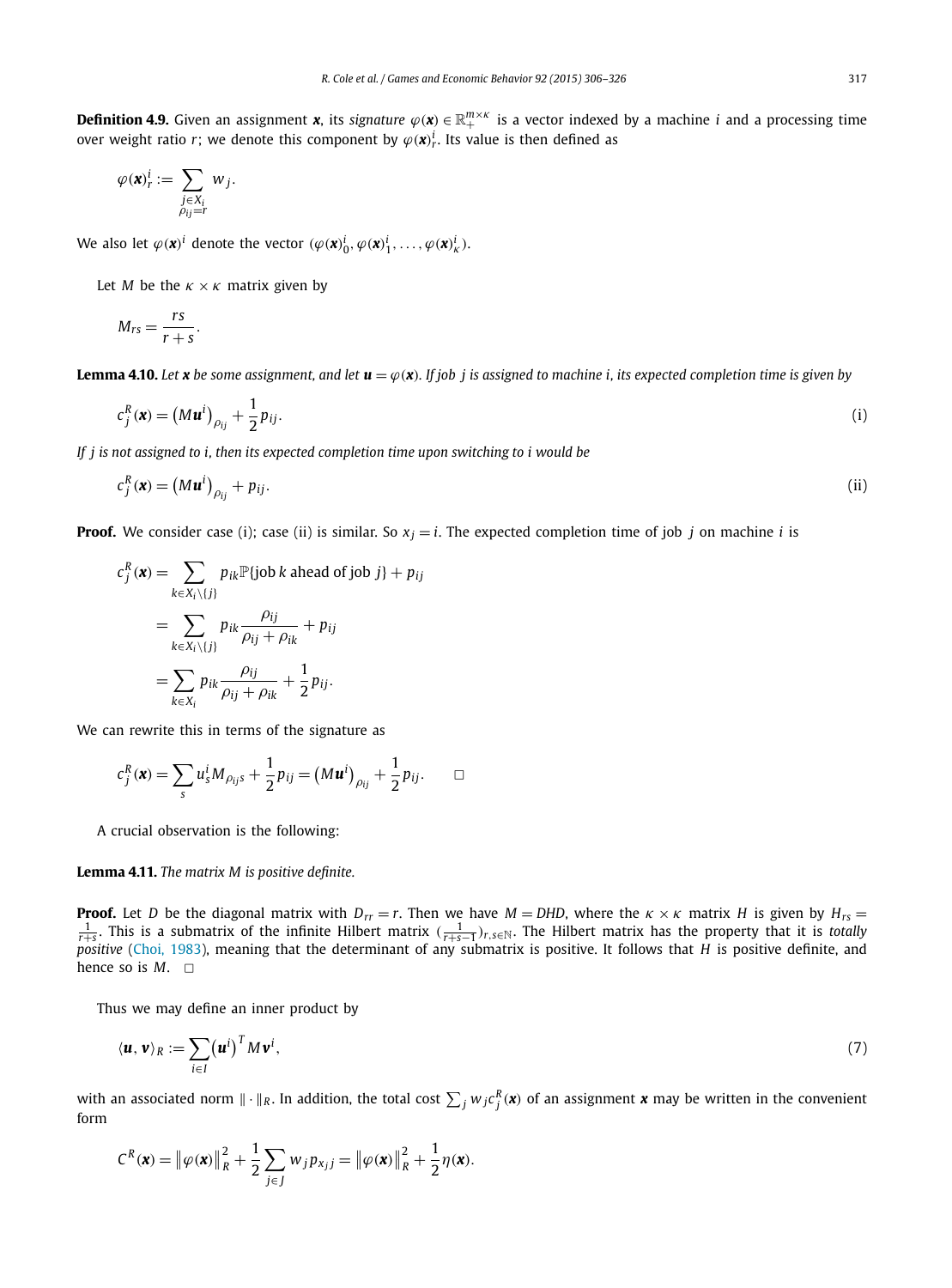#### <span id="page-12-0"></span>*4.2.2. Competitiveness of* Rand *on a single machine*

An interesting extra complication that occurs with this policy is that, unlike with ProportionalSharing, the inner product describing the cost of Rand is quite different to the one describing SmithRule. Since we ultimately need to compare against *CSR(x*∗*)*, we need to relate the cost of Rand and SmithRule. For this reason, the performance of Rand on even a *single* machine, compared to SmithRule, plays an important role.

So suppose we have *n* jobs with processing times  $p_j$  and weight  $w_j$ , for  $j \leqslant n$ . The signature  $u$  is given by just  $u_r =$  $\sum_{j:p_j/w_j=r}w_j.$  By considering [\(1\),](#page-6-0) it follows that the weighted sum of completion times according to SmithRule is

$$
\boldsymbol{u}^T S \boldsymbol{u} + \frac{1}{2} \sum_j w_j p_j,
$$

where  $S_{rs} = \frac{1}{2} \min\{r, s\}$ . Compare this to the corresponding formula for Rand:

$$
\boldsymbol{u}^T M \boldsymbol{u} + \frac{1}{2} \sum_j w_j p_j.
$$

The extra  $\sum_j w_j p_j$  terms only help, and in fact turn out to be negligible in the worst-case example; ignoring them, the goal is to determine sup<sub>u</sub><sub> $\geq 0$ </sub>  $\frac{u^T Mu}{u^T \cdot s \mu}$ . So the question is closely related to the worst-case distortion between two norms (not quite, because of the nonnegativity constraint).

Interestingly, it turns out that this problem has been considered, and solved, in a different context. In [Chung et al. \(1988\),](#page-19-0) Chung, Hajela and Seymour consider the problem of *self-organizing sequential search*. In order to prove a tight bound on the performance of the "move-to-front" heuristic compared to the optimal ordering, they show:

**Theorem 4.12.** *(See Chung [et al., 1988.](#page-19-0)) For any sequence*  $u_1, u_2, \ldots, u_k$  *with*  $u_r > 0$  *for all r,* 

$$
\sum_{r,s} u_r u_s \frac{rs}{r+s} < \frac{\pi}{4} \sum_{r,s} u_r u_s \min\{r,s\}.
$$

(We also present a quite different proof of the theorem in [Appendix B.](#page-18-0)) Thus on a single machine, Rand costs at most a factor  $\frac{\pi}{2}$  more than SmithRule. Moreover, this is tight [\(Gonnet et al., 1981\)](#page-19-0) (take  $p_j = 1/j^2$ ,  $w_j = 1$ , and let  $n \to \infty$ ). Of course, it follows immediately that for any number of machines and any assignment *x*,

$$
C^{R}(\mathbf{x}) \leqslant \frac{\pi}{2} C^{SR}(\mathbf{x}).
$$
\n(8)

All in all, we find that *π/*2 is a tight upper bound on the competitiveness of Rand on a single machine. The following lemma (which may also be cast as a norm distortion question), is much more easily demonstrated:

**Lemma 4.13.** For any assignment **x**, we have  $C^R(\mathbf{x}) \leqslant 2C^{SR}(\mathbf{x}) - \eta(\mathbf{x})$ .

**Proof.** Consider a particular machine *i*. We have

$$
\sum_{j,k\in X_i} w_j w_k \frac{\rho_{ij}\rho_{ik}}{\rho_{ij} + \rho_{ik}} = \sum_{j\neq k\in X_i} w_j w_k \frac{\rho_{ij}\rho_{ik}}{\rho_{ij} + \rho_{ik}} + \frac{1}{2} \sum_{j\in X_i} w_j p_{ij}
$$
  

$$
\leqslant \sum_{j\neq k\in X_i} w_j w_k \min\{\rho_{ij}, \rho_{ik}\} + \frac{1}{2} \sum_{j\in X_i} w_j p_{ij}
$$
  

$$
= \sum_{j,k\in X_i} w_j w_k \min\{\rho_{ij}, \rho_{ik}\} - \frac{1}{2} \sum_{j\in X_i} w_j p_{ij}.
$$

Summing over all machines gives

$$
C^{R}(\mathbf{x}) - \frac{1}{2}\eta(\mathbf{x}) \leqslant 2\left(C^{SR}(\mathbf{x}) - \frac{1}{2}\eta(\mathbf{x})\right) - \frac{1}{2}\eta(\mathbf{x})
$$

from which the bound is immediate.  $\Box$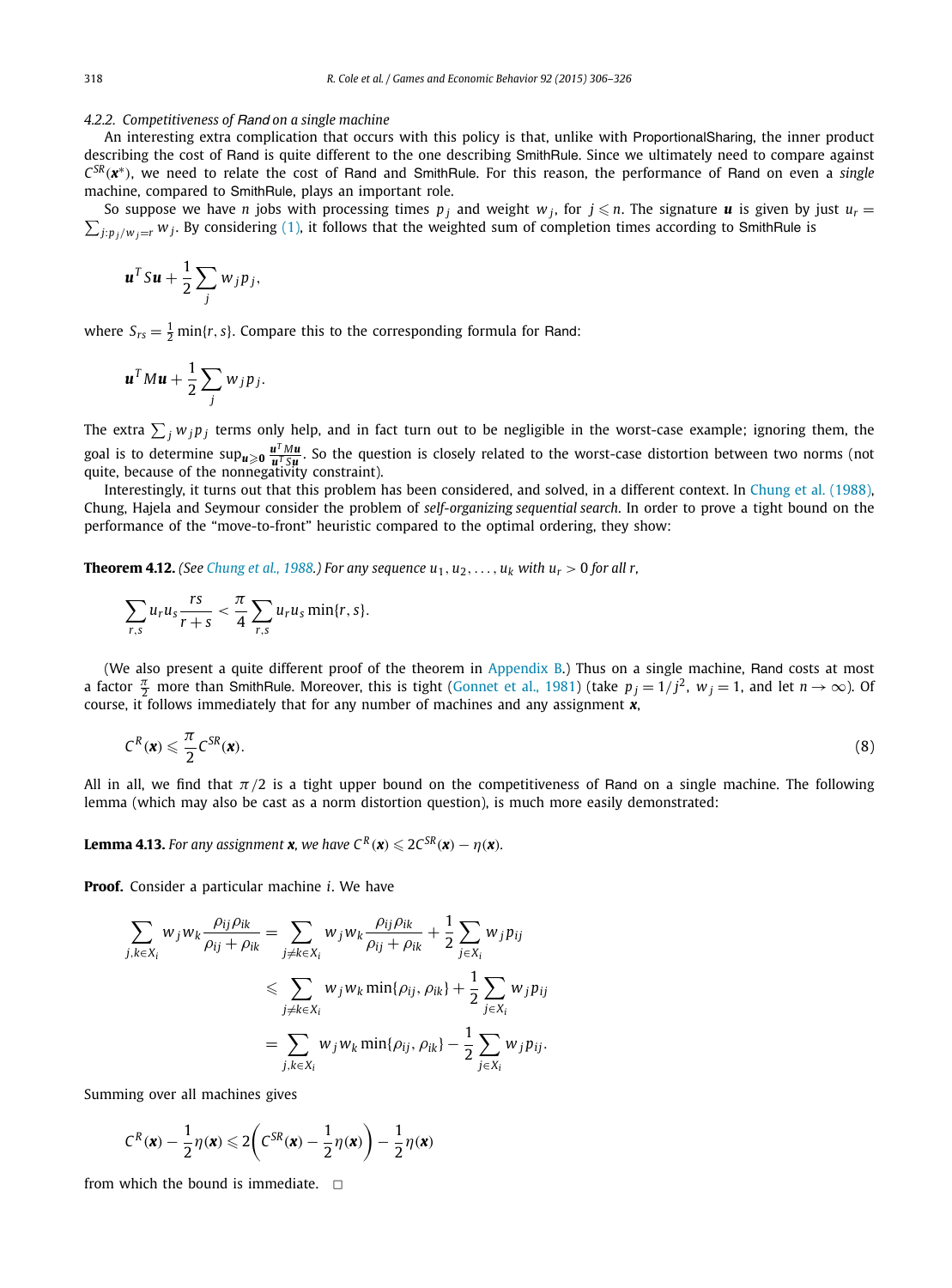#### <span id="page-13-0"></span>*4.2.3. The upper bound*

We are now ready to prove the main theorem of this section.

**Proof of Theorem 4.8.** Let *x* be the assignment at a Nash equilibrium, and  $x^*$  be any arbitrary assignment, and let  $u = \varphi(x)$ and  $\mathbf{u}^* = \varphi(\mathbf{x}^*)$ .

From the Nash condition and [Lemma](#page-11-0) 4.10, we obtain

$$
C^{R}(\mathbf{x}) \leq \sum_{j \in J} w_{j} c_{j}^{R}(\mathbf{x}_{-j}, x_{j}^{*})
$$
  
\n
$$
\leq \sum_{i \in I} \sum_{j \in X_{i}^{*}} w_{j} M(u^{i})_{\rho_{ij}} + \eta(\mathbf{x}^{*})
$$
  
\n
$$
= \sum_{i \in I} (u^{*i})^{T} M u^{i} + \eta(\mathbf{x}^{*})
$$
  
\n
$$
= \langle u^{*}, u \rangle_{R} + \eta(\mathbf{x}^{*}).
$$

Applying the Cauchy–Schwartz inequality,

$$
CR(\boldsymbol{x}) \leqslant \|\boldsymbol{u}^*\|_R \|\boldsymbol{u}\|_R + \eta(\boldsymbol{x}^*) \leqslant \frac{2}{3} \|\boldsymbol{u}^*\|_R^2 + \frac{3}{8} \|\boldsymbol{u}\|_R^2 + \eta(\boldsymbol{x}^*).
$$
\n(9)

Now recalling the definition of  $\varphi$  and applying [Lemma 4.13,](#page-12-0) we obtain

$$
C^{R}(\mathbf{x}) \leqslant \frac{2}{3}\left(C^{R}(\mathbf{x}^{*}) - \frac{1}{2}\eta(\mathbf{x}^{*})\right) + \frac{3}{8}\left(C^{R}(\mathbf{x}) - \frac{1}{2}\eta(\mathbf{x})\right) + \eta(\mathbf{x}^{*})
$$
  

$$
\leqslant \frac{2}{3}\left(2C^{SR}(\mathbf{x}^{*}) - \frac{3}{2}\eta(\mathbf{x}^{*})\right) + \frac{3}{8}\left(C^{R}(\mathbf{x}) - \frac{1}{2}\eta(\mathbf{x})\right) + \eta(\mathbf{x}^{*})
$$
  

$$
\leqslant \frac{4}{3}C^{SR}(\mathbf{x}^{*}) + \frac{3}{8}C^{R}(\mathbf{x}).
$$

This gives a coordination ratio of 32*/*15.

Suppose now that  $\eta(x^*)$  is very small;  $\eta(x^*) \leqslant \epsilon C^{SR}(x^*)$  for some  $\epsilon > 0$ . Then we may continue from (9):

$$
C^R(\mathbf{x}) \leqslant \|\mathbf{u}^*\|_R \|\mathbf{u}\|_R + \epsilon C^{SR}(\mathbf{x}^*) \leqslant \sqrt{C^R(\mathbf{x}^*) \cdot C^R(\mathbf{x})} + \epsilon \sqrt{C^R(\mathbf{x}^*) \cdot C^R(\mathbf{x})}.
$$

Thus

$$
C^R(\mathbf{x})/C^R(\mathbf{x}^*) \leq (1+\epsilon)^2.
$$

So if  $\eta(\mathbf{x}^*) = o(C^{SR}(\mathbf{x}))$ , we obtain from [\(8\)](#page-12-0) that  $C^R(\mathbf{x})/C^{SR}(\mathbf{x}^*) \le \pi/2 + o(1)$ .  $\Box$ 

As noted in [Appendix A,](#page-17-0) a slight modification of the construction used to prove [Proposition 4.7](#page-10-0) can be used to show that the worst-case price of anarchy of Rand is at least 5*/*3.

# **5. Potential games and an algorithmic application**

### *5.1. Potential games*

Under SmithRule it may happen that no pure Nash equilibrium exists [\(Correa and Queyranne, 2012\)](#page-19-0). Here we show that ProportionalSharing and Rand both induce exact potential games, which hence always have pure Nash equilibria. This also implies that certain natural best response dynamics quickly converge to solutions whose social cost is not much worse than the social cost in equilibrium; we discuss this in more detail at the end of this section.

The following theorem generalizes [\(Dürr and Thang, 2009, Theorem 3\)](#page-19-0), which addresses EqualSharing (i.e., the unweighted case).

**Theorem 5.1.** *The* ProportionalSharing *mechanism induces exact potential games, with potential*

$$
\Phi^{PS}(\mathbf{x}) = \frac{1}{2}C^{PS}(\mathbf{x}) + \frac{1}{2}\eta(\mathbf{x}).
$$
\n(10)

*Likewise, the* Rand *mechanism yields exact potential games with potential*

$$
\Phi^{R}(\mathbf{x}) = \frac{1}{2} \mathbf{C}^{R}(\mathbf{x}) + \frac{1}{2} \eta(\mathbf{x}).
$$
\n(11)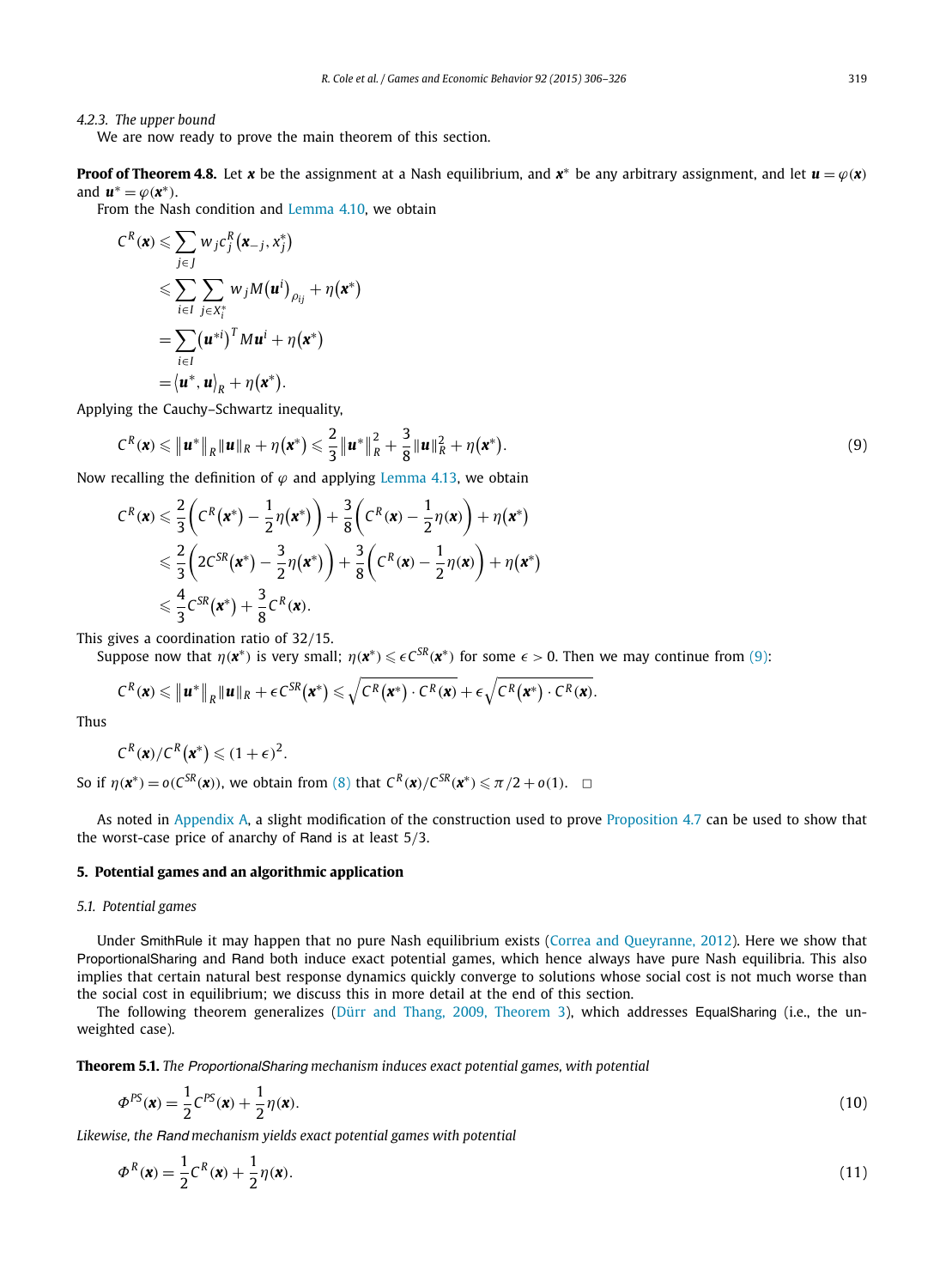**Proof.** We give the proof for ProportionalSharing; the proof for Rand is similar.

Consider an assignment  $x$  and a job  $j \in J$ , and let *i* be the machine to which *j* is assigned. Define  $x'$  as the assignment differing from **x** only in that job *j* moves to some machine  $i' \neq i$ .

We may write the change in the potential function as

$$
\Phi^{PS}(\boldsymbol{x}') - \Phi^{PS}(\boldsymbol{x}) = \sum_{k \in J} D_k + \frac{1}{2} w_j (p_{i'j} - p_{ij}),\tag{12}
$$

where

$$
D_k = \frac{1}{2} w_k (c_k^{PS}(\mathbf{x}') - c_k^{PS}(\mathbf{x})).
$$

Consider a job  $k \neq j$  on machine *i*. Since only job *j* left the machine, we have from [Lemma 4.1](#page-7-0) that

$$
c_k^{PS}(\boldsymbol{x}') - c_k^{PS}(\boldsymbol{x}) = -w_j \min\{\rho_{ij}, \rho_{ik}\}.
$$

Thus

$$
\sum_{k\in X_i\setminus\{j\}}D_k=-\frac{1}{2}w_j\sum_{k\in X_i\setminus\{j\}}w_k\min\{\rho_{ij},\rho_{ik}\}=-\frac{1}{2}w_j(c_j^{PS}(\mathbf{x})-p_{ij}).
$$

Similarly, considering jobs on *i'* yields

$$
\sum_{k \in X_{i'}} D_k = \frac{1}{2} w_j \sum_{k \in X_{i'}} w_k \min\{\rho_{i'j}, \rho_{i'k}\} = \frac{1}{2} w_j (c_j^{PS}(\mathbf{x}') - p_{i'j}).
$$

All other jobs are unaffected by the change, and so do not contribute to  $(12)$ . Summing all terms (including  $D_i$ ), we obtain

$$
\Phi^{PS}(\mathbf{x}') - \Phi^{PS}(\mathbf{x}) = w_j(c_j^{PS}(\mathbf{x}') - c_j^{PS}(\mathbf{x})),
$$

exactly the change in the cost of job  $j$ .  $\Box$ 

#### *5.2. A combinatorial approximation algorithm*

Minimizing the *unweighted* sum of completion times is polynomial time solvable, even for unrelated machines [\(Horn,](#page-19-0) [1973; Bruno et al., 1974\)](#page-19-0). For identical parallel machines, the ShortestFirst policy leads to an optimal schedule at any pure Nash equilibrium [\(Conway et al., 1967; Immorlica et al., 2009\)](#page-19-0). On the other hand, minimizing the weighted sum of completion times is NP-complete even for identical machines [\(Lenstra et al., 1977\)](#page-20-0). This special case does admit a *polynomial time approximation scheme* (PTAS) however: for any  $\epsilon > 0$ , a solution only a factor  $1 + \epsilon$  more expensive than the optimal one can be found in polynomial time [\(Skutella and Woeginger, 2000\)](#page-20-0). Recall that the cost of the optimal solution, which we will denote by *OPT*, is simply *CSR(x*∗*)*.

By contrast, the general case of unrelated machines is APX-hard [\(Hoogeveen et al., 2001\)](#page-19-0)—no PTAS is possible. A sequence of papers gave improving constant-factor approximation algorithms, all based on rounding a linear or convex programming relaxation. The first was a 16*/*3-approximation algorithm [\(Hall et al., 1997\)](#page-19-0), based on rounding an appropriate linear programming relaxation. An improvement to  $\frac{3}{2}+\epsilon$ , again based on linear programming, was given in [Schulz and Skutella](#page-20-0) [\(2002\).](#page-20-0) Finally the best currently known factor, a  $\frac{3}{2}$ -approximation, was obtained based on a convex quadratic relaxation of the problem [\(Sethuraman and Squillante, 1999; Skutella, 2001\)](#page-20-0).

In this section, we will give a very simple and *combinatorial* approximation algorithm. While it does not quite match the best factor of  $\frac{3}{2}$ , it achieves a factor of  $2 + \epsilon$ , for any  $\epsilon > 0$ .

The basic idea is as follows. If we could compute a Nash equilibrium of the game induced by a policy with a coordination ratio of *γ* , this Nash equilibrium schedule would have a social cost at most *γ* times the optimum. The algorithm computing this Nash equilibrium would therefore be a *γ* -approximation algorithm for the optimization problem. Of course, there is no longer any need to keep to the suboptimal scheduling that any policy apart from SmithRule would yield. Once we have the Nash assignment *x*, we can switch to using SmithRule, as this step will always decrease the social cost. In what follows we carefully choose a policy that has a small coordination ratio, but at the same time guarantees that the cost will decrease by half after switching to SmithRule. In this way, we can guarantee an approximation factor that is better than the best price of anarchy bound that we managed to achieve.

The policy we use, which we call Approx, is a variation of ProportionalSharing with some additional delays. Schedule the jobs exactly as in ProportionalSharing, but hold each job *j* back by an additional duration equal to its processing time. In other words, the completion time of any job *j* under an assignment *x* is

$$
c_j^A(\mathbf{x}) = c_j^{PS}(\mathbf{x}) + p_{x_jj}.
$$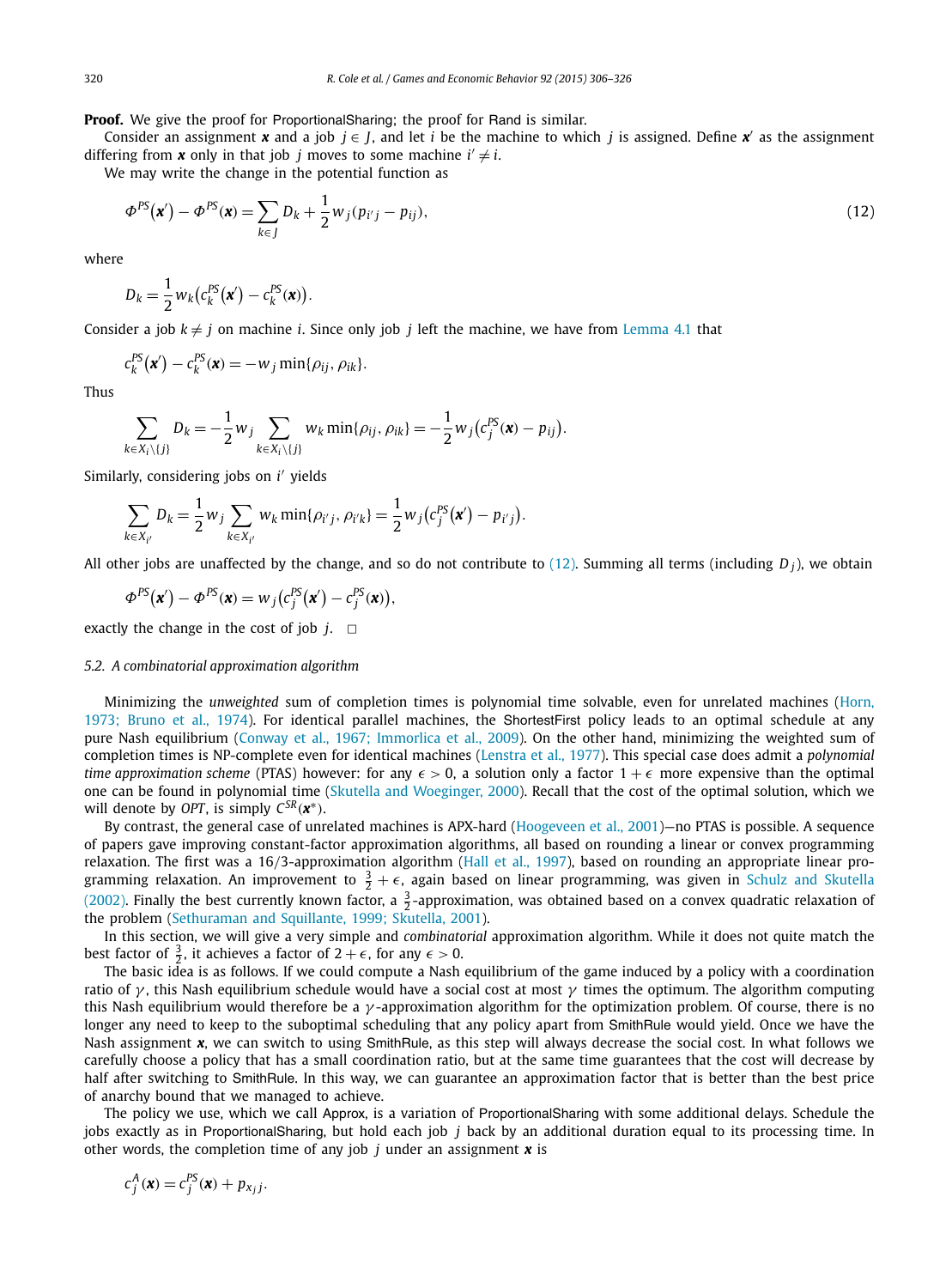<span id="page-15-0"></span>Comparing [Lemma 3.1](#page-6-0) and [Corollary 4.3,](#page-8-0) we see that

$$
C^{PS}(\mathbf{x}) = 2C^{SR}(\mathbf{x}) - \eta(\mathbf{x}).
$$

Thus

$$
C^{A}(\mathbf{x}) = C^{PS}(\mathbf{x}) + \eta(\mathbf{x}) = 2C^{SR}(\mathbf{x}).
$$

This will give us a saving of a factor of 2 when we switch from using the Approx policy to SmithRule. It turns out that Approx has a coordination ratio of 4; thus for any Nash equilibrium *x* with respect to this policy, *CSR(x)* - 2*OPT*.

Unfortunately we do not know how to compute an equilibrium allocation to this game (similarly for ProportionalSharing and Rand, in fact). Despite this, we will show that a natural best response dynamics will converge in polynomial time to some assignment of cost at most  $(2 + \epsilon)$ *OPT* for any  $\epsilon > 0$ . This will follow from general results on the robust price of anarchy proved by [Roughgarden \(2009\),](#page-20-0) drawing on work by [Awerbuch et al. \(2008\)](#page-19-0) and [Chien and Sinclair \(2011\).](#page-19-0) We will actually prove everything we need, primarily in order to be able to give a precise stopping condition for our algorithm, something which is not quite explicit in [Roughgarden \(2009\).](#page-20-0) It also demonstrates that there is no difficulty in extending the proofs to price of anarchy bounds on coordination mechanisms rather than games, although this is fairly immediate from a consideration of the original proofs.

Consider the following natural best response dynamics: simply pick the job which can improve its disutility (weighted completion time) the most by deviating, and allow that job to move. Following [Roughgarden \(2009\)](#page-20-0) we will call this the *maximum-gain* best response dynamics. Given some coordination mechanism *α* and configuration *x*, let

$$
\Delta_j^{\alpha} = w_j(c_j^{\alpha}(\mathbf{x}) - c_j^{\alpha}(\mathbf{x}_{-j}, x'_j)) \text{ for any } j \in J,
$$

where  $x'_{j}$  is the best response move for player *j*. Also let

$$
\Delta^{\alpha}(\mathbf{x}) = \sum_{j \in J} \Delta_j^{\alpha}.
$$

**Definition 5.2.** An assignment *x* is an  $\epsilon$ -equilibrium if  $\Delta^{\alpha}(x) < \epsilon C^{\alpha}(x)$ .

The full algorithm using these dynamics is described in Algorithm 1. Note that this is nothing more than a local search algorithm, and it could have been stated without reference to any game-theoretic notions. However, the cost structure is defined by the Approx coordination mechanism; this choice is based heavily on the game-theoretic intuition explained in previous sections. It is not clear how such an algorithm could be discovered without the game-theoretic perspective.

| <b>Algorithm 1:</b> A factor $2 + \epsilon$ approximation algorithm for minimizing $\sum_{i \in I} w_i c_i^{SR}(\boldsymbol{x})$ . |
|------------------------------------------------------------------------------------------------------------------------------------|
| 1 Assign each job to a machine on which it has minimum processing time.                                                            |
| 2 Using the Approx policy, run basic dynamics until an $\epsilon/4$ -equilibrium <b>x</b> is obtained.                             |
| 3 Return assignment $x$ , scheduled according to SmithRule.                                                                        |

In order to bound the running time of our local search algorithm we use the following theorem, slightly adapted from [Roughgarden \(2009, Proposition 2.6\),](#page-20-0) which is in turn based on [Awerbuch et al. \(2008\).](#page-19-0)

**Proposition 5.3.** *(See [Roughgarden, 2009.](#page-20-0)) Let*  $\alpha$  *be a*  $(\lambda, \mu)$ -smooth coordination mechanism, let  $\mathbf{x}^0$  *be any initial configuration, and let x*ˆ *be the global minimizer of Φα. Then for any >* 0*, maximum-gain best response dynamics generates an -equilibrium x in at* most  $O(\frac{n}{\epsilon} \log{(\frac{\phi^{\alpha}(\mathbf{x}^0)}{\phi^{\alpha}(\hat{\mathbf{x}})})})$  steps, and this assignment satisfies  $C^{\alpha}(\mathbf{x}) \leqslant \frac{\lambda}{1-\mu-\epsilon}$ OPT.

**Proof.** By the definition of  $(\lambda, \mu)$ -smooth, we have

$$
\sum_{j\in J} w_j c_j^{\alpha}(\mathbf{x}_{-j},x_j^*) \leq \mu C^{\alpha}(\mathbf{x}) + \lambda OPT.
$$

Thus  $\Delta^{\alpha}(x) \geq (1 - \mu)C^{\alpha}(x) - \lambda OPT$ , and so if x is an  $\epsilon$ -equilibrium,

$$
\epsilon C^{\alpha}(\mathbf{x}) \geqslant \Delta^{\alpha}(\mathbf{x}) \geqslant (1 - \mu) C^{\alpha}(\mathbf{x}) - \lambda OPT,
$$

implying the required cost bound.

Let  $x^t$  be the assignment after *t* steps of basic dynamics. Suppose that  $x^t$  is not an  $\epsilon$ -equilibrium, so  $\Delta^\alpha(x^t) > \epsilon C^\alpha(x^t)$ . Then if j is the player which can improve the most, we must have  $\Delta_j^{\alpha}(\mathbf{x}^t) \geq \frac{\epsilon}{n} C^{\alpha}(\mathbf{x}^t)$ . Then since  $C^{\alpha}(\mathbf{x}^t) \leq \Phi^{\alpha}(\mathbf{x}^t)$  and  $\Phi^{\alpha}(\boldsymbol{x}^{t+1}) = \Phi^{\alpha}(\boldsymbol{x}^{t}) - \Delta^{\alpha}_{j}(\boldsymbol{x}^{t}),$  we have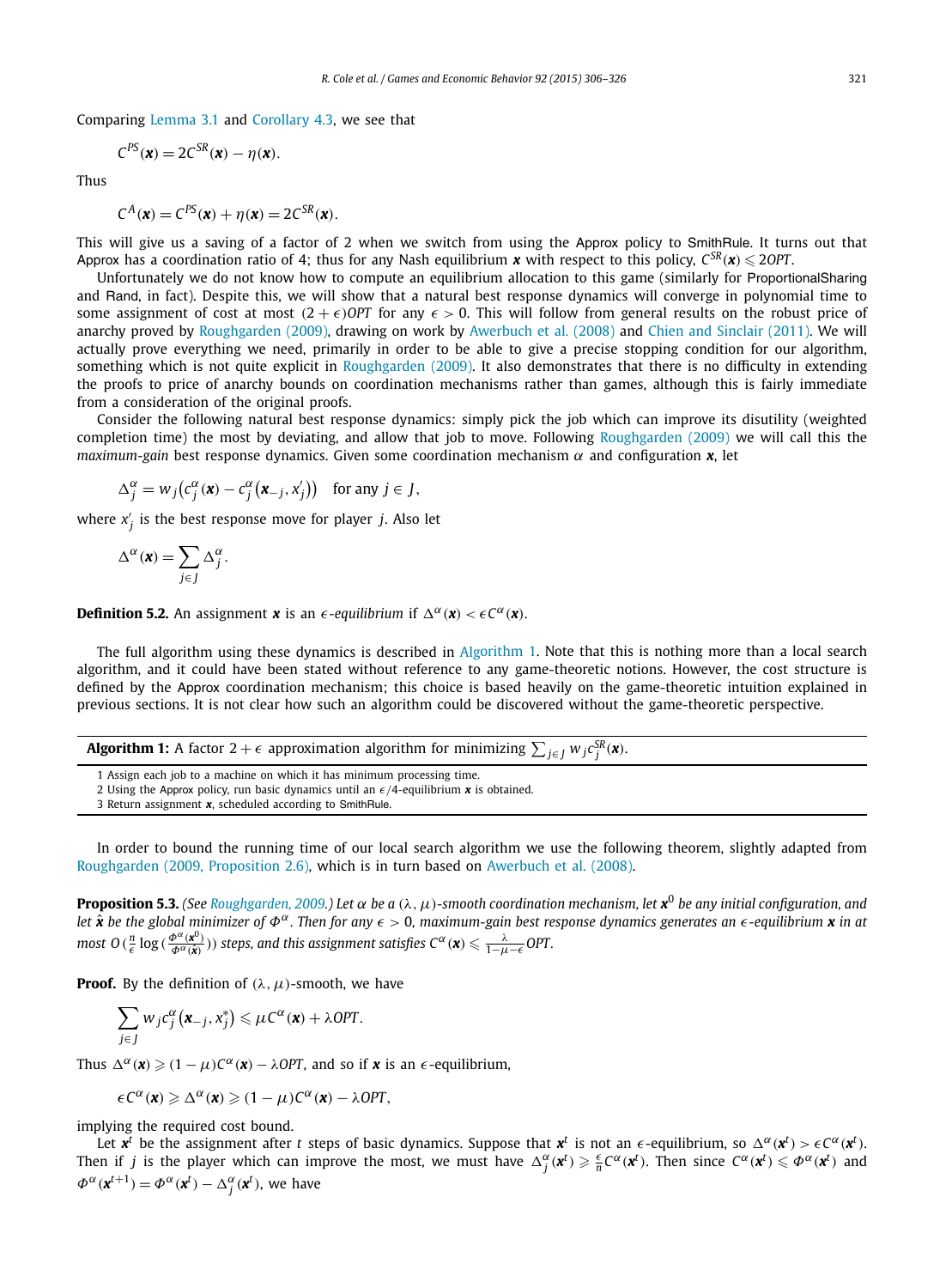$$
\varPhi^{\alpha}(\mathbf{x}^{t+1}) \leqslant \left(1-\frac{\epsilon}{n}\right)\varPhi^{\alpha}(\mathbf{x}^{t}).
$$

Thus if no  $\epsilon$ -equilibrium is found in the first *T* steps,

$$
\boldsymbol{\Phi}^{\alpha}(\hat{\mathbf{x}}) \leqslant \boldsymbol{\Phi}^{\alpha}(\mathbf{x}^{T}) \leqslant \left(1 - \frac{\epsilon}{n}\right)^{T} \boldsymbol{\Phi}^{\alpha}(\mathbf{x}^{0}).
$$

This vields the required bound on the number of steps.  $\Box$ 

We omit the proofs of the following two lemmas, which are essentially identical to those of [Theorem 5.1](#page-13-0) and [Theorem 4.4](#page-8-0) respectively:

**Lemma 5.4.** *The* Approx *coordination mechanism induces an exact potential game, with potential function*

$$
\Phi^A(\mathbf{x}) = \frac{1}{2} C^A(\mathbf{x}) + \eta(\mathbf{x}).
$$

**Lemma 5.5.** *The* Approx *coordination mechanism is (*3*,* 1*/*4*)-smooth.*

We may now prove the main result of this section.

**Theorem 5.6.** For any  $0 \lt \epsilon \lt 1$ , [Algorithm](#page-15-0) 1 runs in polynomial time, and returns a schedule of cost at most  $(2 + \epsilon)$ OPT.

**Proof.** We first argue that  $\Phi^A(x^0)\leqslant(n+1)\Phi^A(\hat{\bm{x}}),$  where  $\hat{\bm{x}}$  is a global minimizer of  $\Phi^A.$  Consider two jobs  $j$  and  $k$  assigned to some machine *i* under *x*0, such that *j* is processed before *k* under Smith's rule. Then *ρij* - *ρik*. The total contribution to the cost  $C^{SR}(\mathbf{x}^0)$  due to the delay of job *k* by job *j* is  $w_k p_{ij}$ . But we have

$$
w_k p_{ij} = w_j w_k \rho_{ij} \leq \frac{1}{2} (w_j^2 + w_k^2) \rho_{ij} \leq \frac{1}{2} (w_j p_{ij} + w_k p_{ik}).
$$

Summing over all pairs of jobs processed on the same machine, the total contribution to  $C^{SR}(x^0)$  due to delays is at most

$$
\sum_{i\in I}\sum_{j\neq k\in X_i^0}\frac{1}{2}(w_jp_{ij}+w_kp_{ik})\leq (n-1)\sum_{i\in I}\sum_{j\in X_i^0}w_jp_{ij}=(n-1)\eta(\mathbf{x}^0).
$$

Hence  $C^{SR}(\boldsymbol{x}^0) \leqslant n\eta(\boldsymbol{x}^0)$ , and so

$$
\Phi^{A}(\mathbf{x}^{0}) \leq C^{SR}(\mathbf{x}^{0}) + \eta(\mathbf{x}^{0})
$$
  
\n
$$
\leq (n+1)\eta(\mathbf{x}^{0})
$$
  
\n
$$
\leq (n+1)\eta(\hat{\mathbf{x}}) \quad \text{(since } \mathbf{x}^{0} \text{ minimizes } \eta \text{)} \leq (n+1)\Phi^{A}(\hat{\mathbf{x}}).
$$

Since Approx is (3, 1/4)-smooth, by [Proposition 5.3](#page-15-0) the algorithm returns an assignment  $x$  of cost  $C^{A}(x) \leq \frac{3}{1-1/4-\epsilon/4}$ OPT in  $O(\frac{n \log n}{\epsilon})$  steps of best response dynamics. Thus the algorithm runs in polynomial time, and simplifying,  $C^{SR}(\mathbf{x}) \leq 2 + \epsilon$  $\epsilon$ ) OPT. <del>□</del>

Since we also have robust price of anarchy bounds for ProportionalSharing and Rand, and these both induce exact potential games, fast convergence statements can be made for these policies as well. As well as the maximum-gain best response dynamics used in [Algorithm 1,](#page-15-0) best response dynamics where a random player is chosen at each round also leads to convergence, with high probability [\(Roughgarden, 2009\)](#page-20-0).

#### **6. Concluding remarks**

On mapping machines to edges of a parallel link network, the machine scheduling problem for the case of related machines becomes a special case of general selfish routing games. In this context, the ordering policies on machines correspond to local queuing policies at the edges of the network. From this perspective, it would be interesting to generalize our results to network routing games. Designing such local queuing policies would be an important step toward more realistic models of selfish routing games when the routing happens over time [\(Hoefer et al., 2011; Farzad et al., 2008; Koch and Skutella, 2011;](#page-19-0) [Cominetti et al., 2011\)](#page-19-0). We hope that our new technique along with the policies proposed in this paper could serve as a building block toward this challenging problem.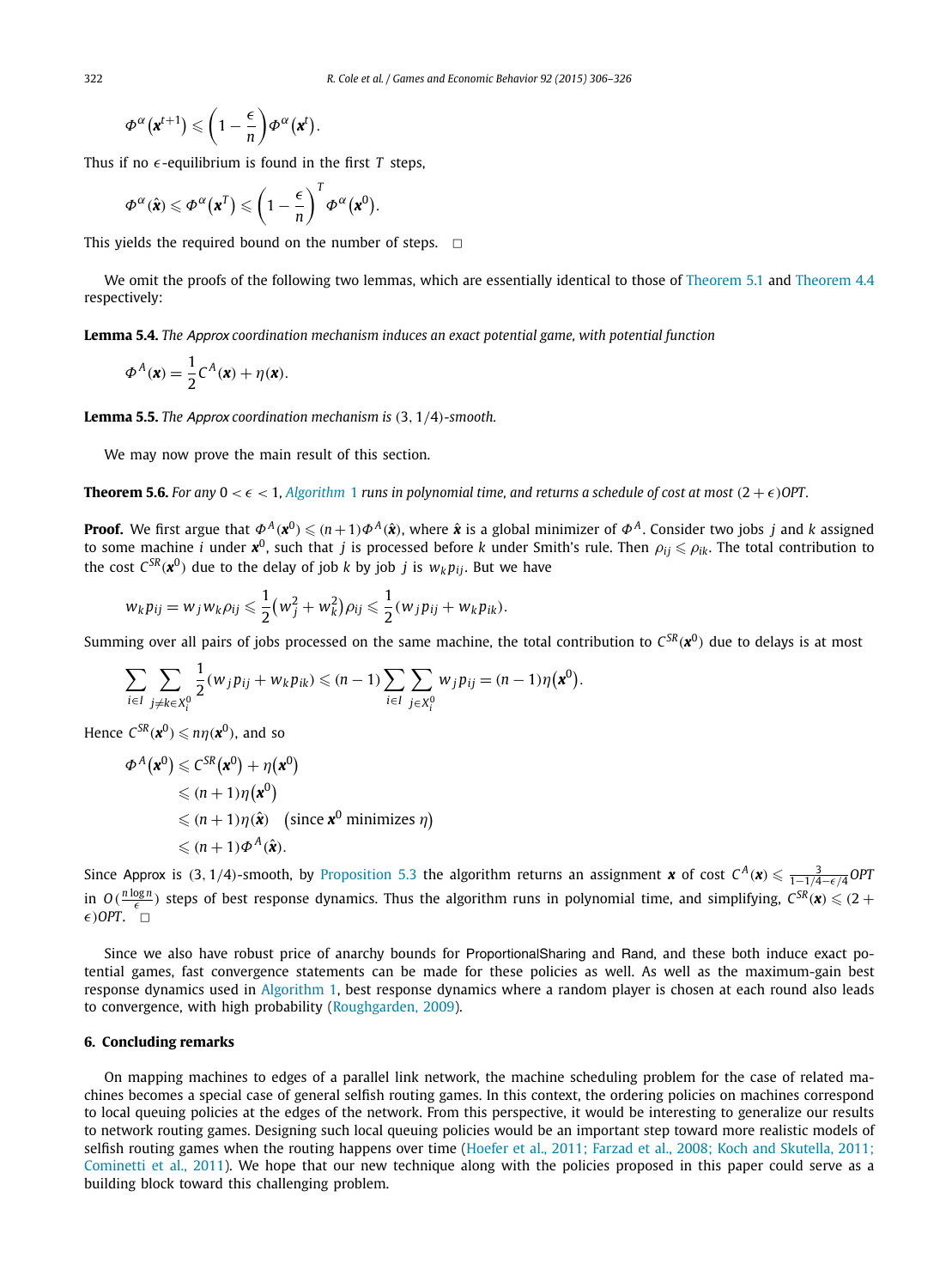<span id="page-17-0"></span>

**Fig. 2.** Lower bound instance for  $m = 4$ ,  $k = 2$ , showing the optimal solution and a Nash equilibrium with high social cost.

All the mechanisms discussed here are strongly local. For the case of the makespan objective, one can improve the coordination ratio from *Θ(m)* to *Θ(*log*m)* by using local policies instead of just strongly local policies. It remains open whether there are local policies that perform even better than our strongly local ones. In particular, we do not know of any local policy that does better than Rand.

#### **Acknowledgments**

We thank Tanmoy Chakraborty and Andy Skrzypacz for helpful discussions and Ioannis Caragiannis for pointing out related literature. The fourth author also thanks Yossi Azar for initial discussions about the subject of study of this paper. Part of this work was done while the second and last authors were visiting EPFL; we thank Fritz Eisenbrand for his hospitality. Finally, all the authors would like to thank the anonymous referees for their helpful feedback.

#### **Appendix A. Lower bounds**

**Proof of Theorem 3.3.** We begin by presenting the family of game instances that leads to a pure price of anarchy approaching 4 for games induced by SmithRule in the restricted identical machines model [\(Correa and Queyranne, 2012\)](#page-19-0), and then show how to generalize the lower bound based on this construction.

There are *m* machines and *k* groups of unweighted unit-length jobs  $g_1, \ldots, g_k$ , where group  $g_r$  has  $m/r^2$  jobs. We assume that *m* is such that all groups have integer size and let *jrs* denote the *s*-th job of the *r*-th group. A job *jrs* can be assigned to machines 1, ..., *s*, and we assume that for two jobs  $j_{rs}$  and  $j_{r's'}$  with  $s < s'$ ,  $j_{r's'}$  has higher priority than  $j_{rs}$  (if  $s = s'$ , the ordering can be arbitrary).

If every job  $j_{rs}$  is assigned to machine  $s$ , there are exactly  $m/r^2$  jobs with completion time  $r$  (1  $\leqslant$   $r\leqslant$   $k$ ), which leads to a total cost of  $m\sum_{r=1}^k 1/r$ . On the other hand, consider the following assignment. Process the jobs in order of priority, highest to lowest. For each, consider the set of machines which minimizes its completion time (given the already assigned jobs), and assign it to the machine in this set with smallest index. This gives a (pure) Nash equilibrium by construction, since the completion time at the point when a job is assigned is unaffected by the assignment of later jobs. In [Correa and](#page-19-0) [Queyranne \(2012\),](#page-19-0) it is shown that this assignment has total cost  $\Omega(4m\sum_{r=1}^{k}1/r)$ . Fig. 2 demonstrates the case  $k=2$ .

*Fixed ordering policies.* Let *I* denote an arbitrary instance of the family defined above, and let *x* and *x*<sup>∗</sup> denote its pure Nash equilibrium assignment and its optimal assignment respectively, as described above. We seek to reproduce instance  $\mathcal I$  in a setting in which each machine has its own ordering of the jobs. We will think of each job  $j$  of  $\mathcal I$  as defining a job *slot*; then, for any given set of fixed ordering policies of the machines we construct an instance  $\mathcal{I}'$  by matching jobs to these slots. We conclude by showing that the pure price of anarchy of  $\mathcal{I}'$  with respect to the given fixed ordering policies is at least as high as that of  $I$  with respect to SmithRule.

Given a set of ordering policies, each machine has its own strictly ordered list of all *n* jobs. We start from the job slot *j* of  $I$  with the greatest machine index  $x_j$ ; in the case of a tie, that is if there is more than one job with the same  $x_j$ , we first consider the slot with greater  $x_j^*$  machine index. We match the first job in the ordered list of machine  $x_j$  to this slot. Denote the job matched to slot *j* by *j'*, and restrict this job *j'* so that it can be assigned only to either machine  $x_j$  or  $x_j^*$ . We then erase job *j'* from all the machines' lists and we repeat this process until all jobs have been matched; we denote the induced problem instance by  $\mathcal{I}'$ .

Note that if each job *j'* is assigned to machine  $x_j^*$ , then the social cost of this assignment in  $\mathcal{I}'$  is equal to that of assignment  $x^*$  in  $\mathcal{I}$ ; similarly, if each job *j'* is assigned to machine  $x_j$ , the social cost of the assignment in  $\mathcal{I}'$  is equal to that of assignment  $x$  in  $\mathcal I$ . Therefore, to conclude the proof we only need to show that the latter assignment is a pure Nash equilibrium in  $\mathcal{I}'$ . To do this, it is sufficient to argue that the cost of each job  $j'$  in this assignment is the same as that of job *j* in *x*, and that the cost of *j'* if it deviates from this assignment to machine  $x_j^*$  is the same as that of job *j* if it deviates from assignment *x* by selecting *x*<sup>∗</sup> *<sup>j</sup>* instead. It therefore suffices to show that for any machine *i*, and any pair of jobs *j* and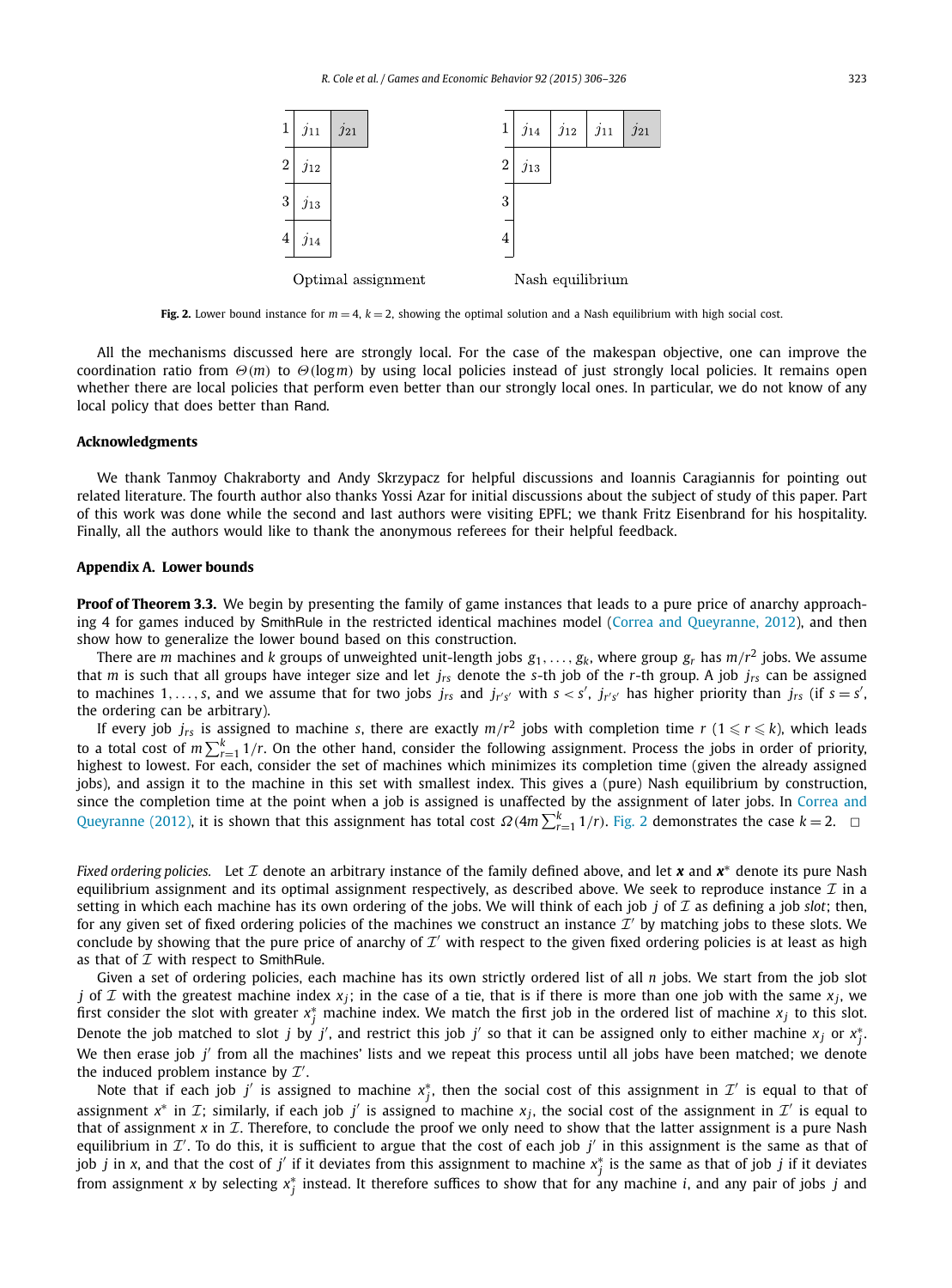<span id="page-18-0"></span> $k$  of  $I$ , each of which is assigned to  $i$  in either the pure Nash equilibrium or the optimal assignment, the relative ordering of *j* and *k* on *i* according to SmithRule is the same as that of the corresponding jobs  $j'$  and  $k'$  of  $\mathcal{I}'$  according to the fixed ordering of machine *i*. Considering the structure of instance  $\mathcal{I}$ , this reduces to showing that if  $x_j^* < x_k^*$ , then  $k'$  has higher priority than *j'* on *i*. If  $i = x_j = x_k$ , then this holds by the tie-breaking rule of the job to slot matching. Otherwise, since  $x_j \leq x_j^*$  (again due to the structure of  $\mathcal{I})^6$ , the only other possibility is that  $i = x_j^* = x_k$ . But then either  $x_j < x_k$ , or  $x_j = x_k$ and  $x_j^* < x_k^*$ ; once again *k'* will be assigned before *j'*, ensuring that *k'* has higher priority on *i*.

**Proof of Proposition 4.7.** The construction is a slight variant of one given in [Caragiannis et al. \(2011\)](#page-19-0) for load balancing games. We define the construction in terms of the *game graph*; a directed graph, with nodes corresponding to machines, and arcs corresponding to jobs. The interpretation of an arc  $(i^*, i)$  is that the corresponding job is run on  $i$  at the Nash equilibrium, and *i*<sup>\*</sup> in the optimal solution (all jobs can only be run on at most two machines in the instance we construct).

Our graph consists of a binary tree of depth  $\ell$ , with a path of length  $\ell$  appended to each leaf of the tree. In addition, there is a loop at the endpoint of each path. All arcs are directed towards the root; the root is considered to be at depth zero. In the binary tree, on a machine at depth *i*, the processing time of any job that can run on that machine is *(*3*/*2*)*−*<sup>i</sup>* . In the chain, on a machine at distance *k* from the tree leaves all processing times are *(*1*/*2*) k*.

By slightly perturbing the processing times of jobs on different machines, it is easily checked that if every job is run on the machine pointed to by its corresponding arc, the assignment is a pure Nash equilibrium. The latter holds for arbitrary prompt strongly local coordination mechanisms so long as jobs are anonymous. On the other hand, if all jobs choose their alternative strategy, we obtain the optimal solution. A straightforward calculation shows that, in the limit  $\ell \to \infty$ , the ratio of the cost of the Nash equilibrium to the optimal cost converges to  $13/6 > 2.166$ .  $\Box$ 

Rand*.* The previous instance can be easily modified to give a lower bound on the performance of Rand. Simply take the same instance but replace 3*/*2 by 4*/*3 and 1*/*2 by 2*/*3. The same assignment then gives a Nash equilibrium, and in this case the ratio of interest approaches 5*/*3.

#### **Appendix B. The performance of Rand on a single machine**

**Proof of Theorem 4.12.** We want to prove that for any sequence  $u_1, \ldots, u_k, u_i \geq 0$ , the following inequality holds:

$$
\sum_{i}\sum_{j}u_{i}u_{j}\frac{ij}{i+j}\leqslant \frac{\pi}{4}\sum_{i}\sum_{j}u_{i}u_{j}\min\{i,j\}.
$$

We will in fact prove that for any sequence  $x_1, x_2, \ldots, x_n, x_i \in \mathbb{N}$ ,

$$
\sum_{i} \sum_{j} \frac{x_i x_j}{x_i + x_j} < \frac{\pi}{4} \sum_{i} \sum_{j} \min\{x_i, x_j\}. \tag{13}
$$

This implies the inequality in the statement, for the choice  $u_r = |\{i: x_i = r\}|$ , and hence clearly for any integer sequence  $(u_i)$ . An obvious scaling argument then gives it for general nonnegative  $u_i$ .

Since both summations in (13) are symmetric, we may assume without loss of generality that  $x_1 \geq \cdots \geq x_n \geq 0$ . Then, we note that  $\sum_{i=1}^n\sum_{j=1}^n\min\{x_i,x_j\}=2\sum_{i=1}^nx_i(i-1/2)$ . Also, observe that the inequality is homogeneous so that proving the inequality is equivalent to proving that the optimal value of the following concave optimization problem is less than *π/*2:

$$
z = \max \left\{ \sum_{i=1}^{n} \sum_{j=1}^{n} \frac{x_i x_j}{x_i + x_j}; \text{ s.t. } \sum_{i=1}^{n} x_i (i - 1/2) = 1, x_1 \geqslant \cdots \geqslant x_n \geqslant 0 \right\}.
$$

Clearly  $z \leqslant z'$ , where

$$
z' = \max \left\{ \sum_{i=1}^{n} \sum_{j=1}^{n} \frac{x_i x_j}{x_i + x_j}; \text{ s.t. } \sum_{i=1}^{n} x_i (i - 1/2) = 1, x_i \ge 0 \text{ for all } i = 1, ..., n \right\}.
$$

Furthermore, we may assume that in an optimal solution all variables satisfy *xi >* 0. Otherwise, we could consider the problem in a smaller dimension. Thus, the KKT optimality conditions state that for all  $i = 1, \ldots, n$  we have

$$
\mu(i - 1/2) = 2 \sum_{j=1}^{n} \left( \frac{x_j}{x_i + x_j} \right)^2.
$$
\n(14)

According to the equilibrium assignment of instance  $I$ , each job *j* is assigned to a machine with an index  $(x<sub>j</sub>)$  which is less than or equal to that of the machine to which job *j* is assigned in the optimal assignment  $(x_j^*)$ .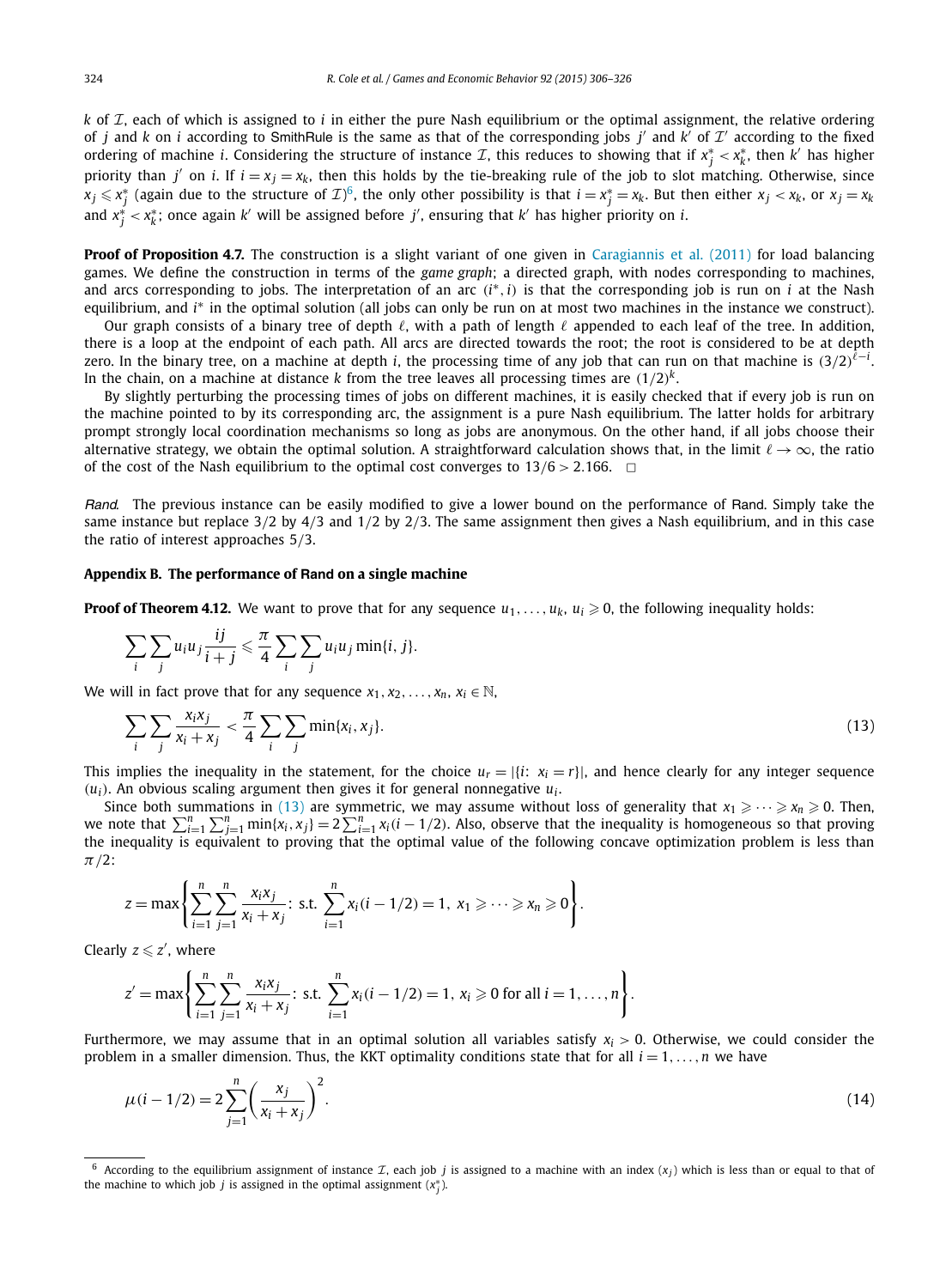<span id="page-19-0"></span>Multiplying by  $x_i$ , summing over all *i*, and using  $\sum_{i=1}^{n} x_i(i-1/2) = 1$ , we obtain:

$$
\mu = 2 \sum_{i=1}^{n} \sum_{j=1}^{n} x_i \left( \frac{x_j}{x_i + x_j} \right)^2 = \sum_{i=1}^{n} \sum_{j=1}^{n} \frac{x_i x_j}{(x_i + x_j)^2} (x_i + x_j) = z'.
$$

Now consider [\(14\)](#page-18-0) with  $i^* = \arg \max_i x_i (i - 1/2)^2$ . We have that

$$
z' = \frac{2}{i^*-1/2} \sum_{j=1}^n \left(\frac{x_j}{x_{i^*}+x_j}\right)^2 \leq 2\left(i^*-1/2\right)^3 \sum_{j=1}^\infty \left(\frac{1}{(i^*-1/2)^2+(j-1/2)^2}\right)^2.
$$

Using standard complex analysis it can be shown that the latter summation equals

$$
(\pi/2)\big((i^*-1/2)\pi\tanh(\pi(i^*-1/2))^2+\tanh(\pi(i^*-1/2))-\pi(i^*-1/2)\big),\,
$$

which is less than  $\pi/2$ .  $\Box$ 

# **References**

[Abed, F., Huang, C.-C., 2012. Preemptive coordination mechanisms for unrelated machines. In: ESA, pp. 12–23.](http://refhub.elsevier.com/S0899-8256(13)00056-0/bib41483132s1)

- [Aspnes, J., Azar, Y., Fiat, A., Plotkin, S.A., Waarts, O., 1997. On-line routing of virtual circuits with applications to load balancing and machine scheduling.](http://refhub.elsevier.com/S0899-8256(13)00056-0/bib4141463937s1) [J. ACM 44 \(3\), 486–504.](http://refhub.elsevier.com/S0899-8256(13)00056-0/bib4141463937s1)
- [Awerbuch, B., Azar, Y., Epstein, A., 2005. The price of routing unsplittable flow. In: STOC, pp. 57–66.](http://refhub.elsevier.com/S0899-8256(13)00056-0/bib4141453035s1)
- [Awerbuch, B., Azar, Y., Epstein, A., Mirrokni, V.S., Skopalik, A., 2008. Fast convergence to nearly optimal solutions in potential games. In: ACM Conference](http://refhub.elsevier.com/S0899-8256(13)00056-0/bib4141454D533038s1) [on Electronic Commerce, pp. 264–273.](http://refhub.elsevier.com/S0899-8256(13)00056-0/bib4141454D533038s1)
- [Awerbuch, B., Azar, Y., Richter, Y., Tsur, D., 2006. Tradeoffs in worst-case equilibria. Theor. Comp. Sci. 361 \(2–3\), 200–209.](http://refhub.elsevier.com/S0899-8256(13)00056-0/bib414152543036s1)
- [Azar, Y., Jain, K., Mirrokni, V.S., 2008. \(Almost\) optimal coordination mechanisms for unrelated machine scheduling. In: SODA, pp. 323–332.](http://refhub.elsevier.com/S0899-8256(13)00056-0/bib414A4D3038s1)

[Azar, Y., Naor, J., Rom, R., 1995. The competitiveness of on-line assignments. J. Algorithms 18, 221–237.](http://refhub.elsevier.com/S0899-8256(13)00056-0/bib414E523935s1)

- [Bagchi, A., 1984. Stackelberg Differential Games in Economic Models. Springer-Verlag.](http://refhub.elsevier.com/S0899-8256(13)00056-0/bib4261676368693834s1)
- [Beckman, M., McGuire, C.B., Winsten, C.B., 1956. Studies in the Economics of Transportation. Yale University Press.](http://refhub.elsevier.com/S0899-8256(13)00056-0/bib4265636B6D616E3536s1)
- Borodin, A., Nielsen, M.N., Rackoff, C., 2003. (Incremental) priority algorithms. Algorithmica 37, 295–326. <http://dx.doi.org/10.1007/s00453-003-1036-3>.
- [Bruno, J., Coffman, E.G., Sethi, R., 1974. Scheduling independent tasks to reduce mean finishing time. Commun. ACM 17, 382–387.](http://refhub.elsevier.com/S0899-8256(13)00056-0/bib4243533734s1)
- [Caragiannis, I., 2012. Efficient coordination mechanisms for unrelated machine scheduling. Algorithmica, 1–29.](http://refhub.elsevier.com/S0899-8256(13)00056-0/bib433039s1)
- [Caragiannis, I., Flammini, M., Kaklamanis, C., Kanellopoulos, P., Moscardelli, L., 2011. Tight bounds for selfish and greedy load balancing. Algorithmica](http://refhub.elsevier.com/S0899-8256(13)00056-0/bib43464B4B4D3036s1) 61 (3), [606–637.](http://refhub.elsevier.com/S0899-8256(13)00056-0/bib43464B4B4D3036s1)
- [Caragiannis, I., Kaklamanis, C., Kanellopoulos, P., 2010. Taxes for linear atomic congestion games. ACM Trans. Algorithms 7 \(1\), 13.](http://refhub.elsevier.com/S0899-8256(13)00056-0/bib434B4Bs1)
- [Chevaleyre, Y., Dunne, P.E., Endriss, U., Lang, J., Lemaître, M., Maudet, N., Padget, J.A., Phelps, S., Rodríguez-Aguilar, J.A., Sousa, P., 2006. Issues](http://refhub.elsevier.com/S0899-8256(13)00056-0/bib4344454C4C4D505052533036s1) in multiagent [resource allocation. Informatica \(Slovenia\) 30 \(1\), 3–31.](http://refhub.elsevier.com/S0899-8256(13)00056-0/bib4344454C4C4D505052533036s1)
- [Chien, S., Sinclair, A., 2011. Convergence to approximate Nash equilibria in congestion games. Games Econ. Behav. 71 \(2\), 315–327.](http://refhub.elsevier.com/S0899-8256(13)00056-0/bib43533037s1)
- [Choi, M.-D., 1983. Tricks or treats with the Hilbert matrix. Amer. Math. Mon. 90 \(5\), 301–312.](http://refhub.elsevier.com/S0899-8256(13)00056-0/bib43686F693833s1)
- [Christodoulou, G., Koutsoupias, E., 2005. The price of anarchy of finite congestion games. In: STOC, pp. 67–73.](http://refhub.elsevier.com/S0899-8256(13)00056-0/bib434B3035s1)
- [Christodoulou, G., Koutsoupias, E., Nanavati, A., 2009. Coordination mechanisms. Theor. Comp. Sci. 410 \(36\), 3327–3336.](http://refhub.elsevier.com/S0899-8256(13)00056-0/bib434B4E3039s1)
- [Chung, F., Hajela, D., Seymour, P.D., 1988. Self-organizing sequential search and Hilbert's inequalities. J. Comput. Syst. Sci. 36 \(2\), 148–157.](http://refhub.elsevier.com/S0899-8256(13)00056-0/bib4368756E673139383853656C664F7267616E697A696E67s1)
- [Cole, R., Dodis, Y., Roughgarden, T., 2006. How much can taxes help selfish routing? J. Comput. Syst. Sci. 72 \(3\), 444–467.](http://refhub.elsevier.com/S0899-8256(13)00056-0/bib4344523036s1)
- [Cominetti, R., Correa, J.R., Larre, O., 2011. Existence and uniqueness of equilibria for flows over time. In: ICALP \(part II\), pp. 552–563.](http://refhub.elsevier.com/S0899-8256(13)00056-0/bib43434Cs1)
- [Conway, R.W., Maxwell, W.L., Miller, L.W., 1967. Theory of Scheduling. Addison–Wesley, Reading, MA.](http://refhub.elsevier.com/S0899-8256(13)00056-0/bib434D4D3637s1)
- [Correa, J.R., Queyranne, M., 2012. Efficiency of equilibria in restricted uniform machine scheduling with total weighted completion time as social cost. Nav.](http://refhub.elsevier.com/S0899-8256(13)00056-0/bib43513130s1) [Res. Logist. 59 \(5\), 384–395.](http://refhub.elsevier.com/S0899-8256(13)00056-0/bib43513130s1)
- [Czumaj, A., Vöcking, B., 2007. Tight bounds for worst-case equilibria. ACM Trans. Algorithms 3 \(1\), 1–17. Article No. 4.](http://refhub.elsevier.com/S0899-8256(13)00056-0/bib43563032s1)
- [Davis, E., Jaffe, J.M., 1981. Algorithms for scheduling tasks on unrelated processors. J. ACM 28 \(4\), 721–736.](http://refhub.elsevier.com/S0899-8256(13)00056-0/bib444A3831s1)
- [Dürr, C., Thang, N.K., 2009. Non-clairvoyant scheduling games. In: SAGT, pp. 135–146.](http://refhub.elsevier.com/S0899-8256(13)00056-0/bib44543039s1)
- [Even-Dar, E., Kesselman, A., Mansour, Y., 2007. Convergence time to Nash equilibrium in load balancing. ACM Trans. Algorithms 3 \(3\).](http://refhub.elsevier.com/S0899-8256(13)00056-0/bib454B4D3033s1)
- [Farzad, B., Olver, N., Vetta, A., 2008. A priority-based model of routing. Chic. J. Theor. Comput. Sci. Article No. 1.](http://refhub.elsevier.com/S0899-8256(13)00056-0/bib464F563038s1)
- [Finn, G., Horowitz, E., 1979. A linear time approximation algorithm for multiprocessor scheduling. BIT 19, 312–320.](http://refhub.elsevier.com/S0899-8256(13)00056-0/bib46483739s1)
- [Fleischer, L., Jain, K., Mahdian, M., 2004. Tolls for heterogeneous selfish users in multicommodity networks and generalized congestion games. In: FOCS,](http://refhub.elsevier.com/S0899-8256(13)00056-0/bib464A4D3034s1) pp. [277–285.](http://refhub.elsevier.com/S0899-8256(13)00056-0/bib464A4D3034s1)
- [Fleischer, L., Svitkina, Z., 2010. Preference-constrained oriented matching. In: ANALCO, pp. 56–65.](http://refhub.elsevier.com/S0899-8256(13)00056-0/bib46533130s1)
- [Foster, I., Kesselman, C., 1998. The Grid: Blueprint for a New Computing Infrastructure. Morgan Kaufmann Publishers.](http://refhub.elsevier.com/S0899-8256(13)00056-0/bib67726964s1)
- [Gairing, M., Lücking, T., Mavronicolas, M., Monien, B., 2010. Computing Nash equilibria for scheduling on restricted parallel links. Theory Comput. Syst. 47](http://refhub.elsevier.com/S0899-8256(13)00056-0/bib474C4D4D3130s1) [\(2\), 405–432.](http://refhub.elsevier.com/S0899-8256(13)00056-0/bib474C4D4D3130s1)
- [Gonnet, G.H., Munro, J.I., Suwanda, H., 1981. Exegesis of self-organizing linear search. SIAM J. Comput. 10 \(3\), 613–637.](http://refhub.elsevier.com/S0899-8256(13)00056-0/bib476F6E6E6574313938314578656765736973s1)
- [Hall, L.A., Schulz, A.S., Shmoys, D.B., Wein, J., 1997. Scheduling to minimize average completion time: Off-line and on-line approximation algorithms.](http://refhub.elsevier.com/S0899-8256(13)00056-0/bib485353573937s1) Math. [Oper. Res. 22 \(3\), 513–544.](http://refhub.elsevier.com/S0899-8256(13)00056-0/bib485353573937s1)
- [Hartline, J.D., Roughgarden, T., 2008. Optimal mechanism design and money burning. In: STOC, pp. 75–84.](http://refhub.elsevier.com/S0899-8256(13)00056-0/bib48523038s1)
- [Hoefer, M., Mirrokni, V.S., Röglin, H., Teng, S.-H., 2011. Competitive routing over time. Theor. Comp. Sci. 412 \(39\), 5420–5432.](http://refhub.elsevier.com/S0899-8256(13)00056-0/bib484D52543131s1)
- [Hoeksma, R., Uetz, M., 2011. The price of anarchy for minsum related machine scheduling. In: WAOA, pp. 261–273.](http://refhub.elsevier.com/S0899-8256(13)00056-0/bib48553131s1)
- [Hoogeveen, H., Schuurman, P., Woeginger, G.J., 2001. Non-approximability results for scheduling problems with minsum criteria. INFORMS J. Comput. 13 \(2\),](http://refhub.elsevier.com/S0899-8256(13)00056-0/bib4853573031s1) [157–168.](http://refhub.elsevier.com/S0899-8256(13)00056-0/bib4853573031s1)
- [Horn, W.A., 1973. Minimizing average flow time with parallel machines. Oper. Res. 21 \(3\), 846–847.](http://refhub.elsevier.com/S0899-8256(13)00056-0/bib483733s1)
- [Ibarra, O.H., Kim, C.E., 1977. Heuristic algorithms for scheduling independent tasks on nonidentical processors. J. ACM 24 \(2\), 280–289.](http://refhub.elsevier.com/S0899-8256(13)00056-0/bib494B3737s1)
- [Immorlica, N., Li, L., Mirrokni, V.S., Schulz, A.S., 2009. Coordination mechanisms for selfish scheduling. Theor. Comp. Sci. 410 \(17\), 1589–1598.](http://refhub.elsevier.com/S0899-8256(13)00056-0/bib494C4D533039s1)
- [Koch, R., Skutella, M., 2011. Nash equilibria and the price of anarchy for flows over time. Theory Comput. Syst. 49 \(1\), 71–97.](http://refhub.elsevier.com/S0899-8256(13)00056-0/bib4B533131s1)